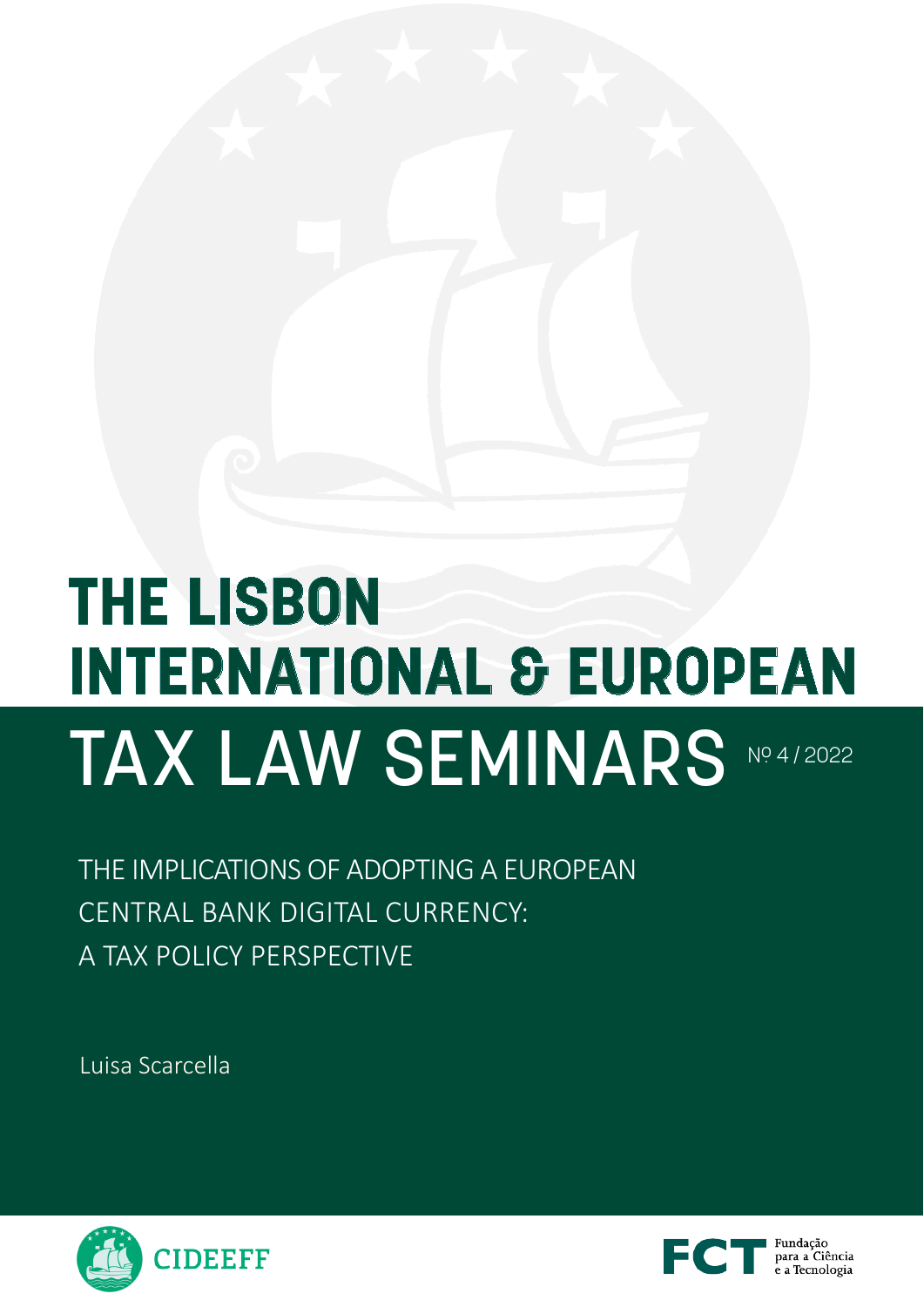

# **CIDEEFF THE LISBON INTERNATIONAL & EUROPEAN TAX LAW SEMINARS**

ISSN: 2795-4676

## **-**

#### **Nº4 / 2022**

The implications of adopting a European Central Bank Digital Currency: a tax policy perspectives

Author Luisa Scarcella

Seminars Coordinators

ANA PAULA DOURADO | University of Lisbon RITA DE LA FERIA | University of Leeds

Publisher

#### **CIDEEFF - Centre for Research in European, Economic, Fiscal and Tax Law**

[www.cideeff.pt](http://www.cideeff.pt) | cideeff@fd.ulisboa.pt



Alameda da Universidade 1649-014 Lisboa



**-**

Design & Production

OH! Multimedia mail@oh-multimedia.com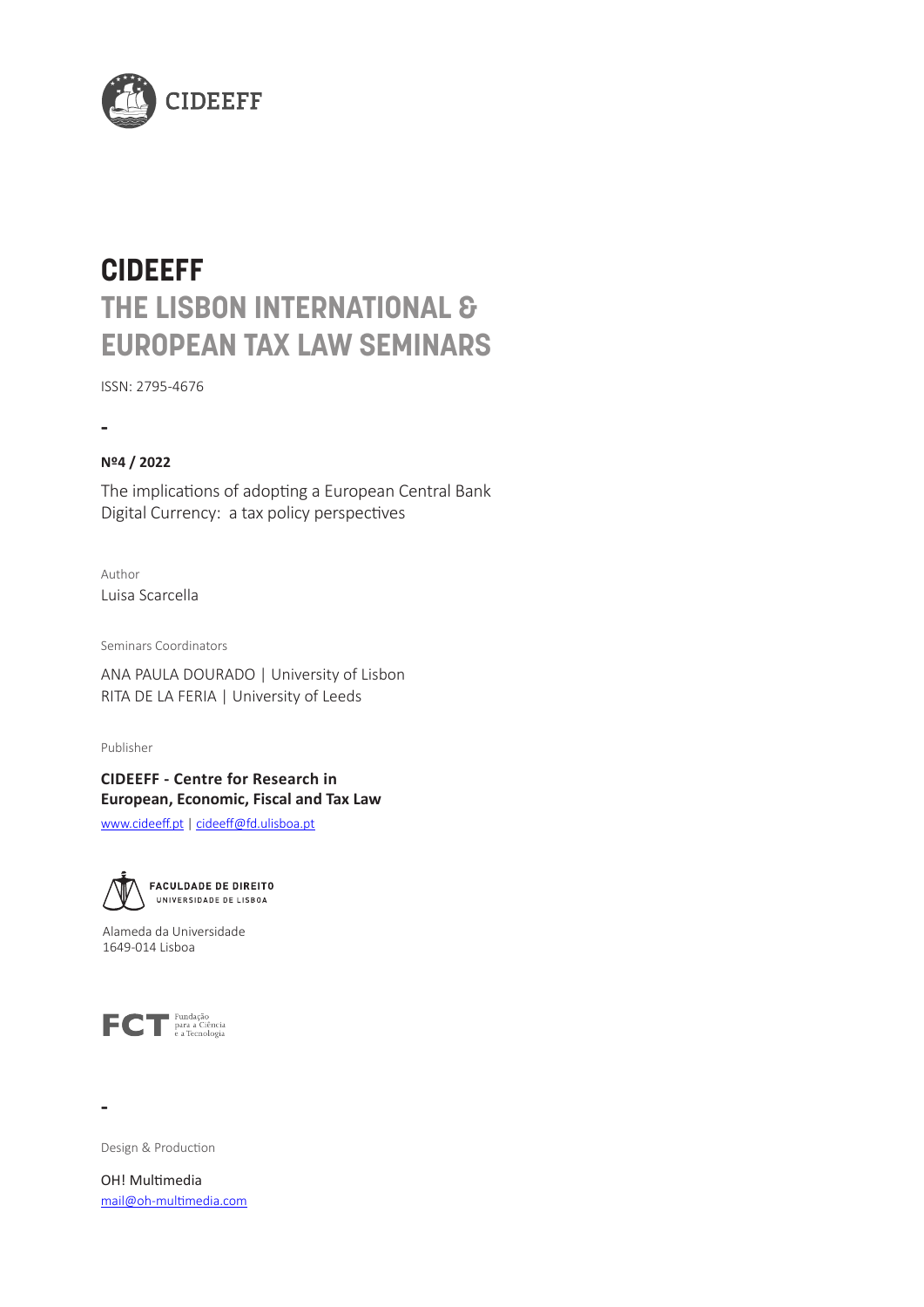

# The implications of adopting a European Central Bank Digital Currency: a tax policy perspective

LUISA SCARCELLA<sup>1</sup> *CIDEEFF | Universidade de Lisboa*

<sup>1</sup> Postdoctoral researcher, Faculty of Law, University of Antwerp affiliated with the Research groups Business & Law and DigiTax.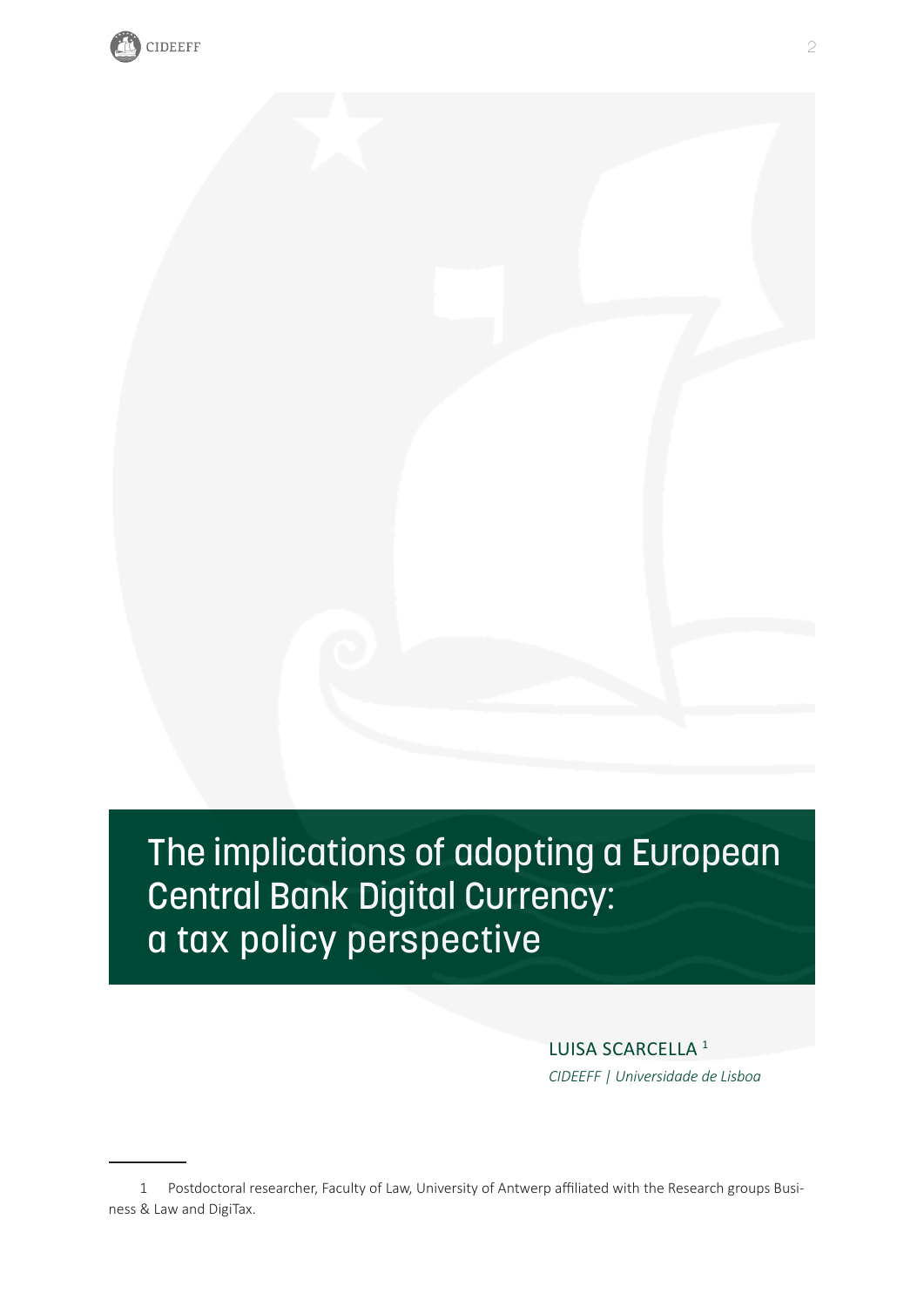## <span id="page-3-0"></span>Table of Contents



 $(pag. 5)$ 

**[2. Central Bank Digital Currency: State of the Art](#page-7-0)** 

 $(pag. 7)$ 

**[3. Why does a digital Euro with or without a legal](#page-13-0)  [tender status matter in the tax policy arena?](#page-13-0)** 

 $(pag. 13)$ 

**[4. Promises and perils of adopting a digital euro](#page-20-0)  [from a tax policy perspective](#page-20-0)**

[\(pag. 20\)](#page-20-0)

**[5. Conclusions](#page-28-0)** 

[\(pag. 28\)](#page-28-0)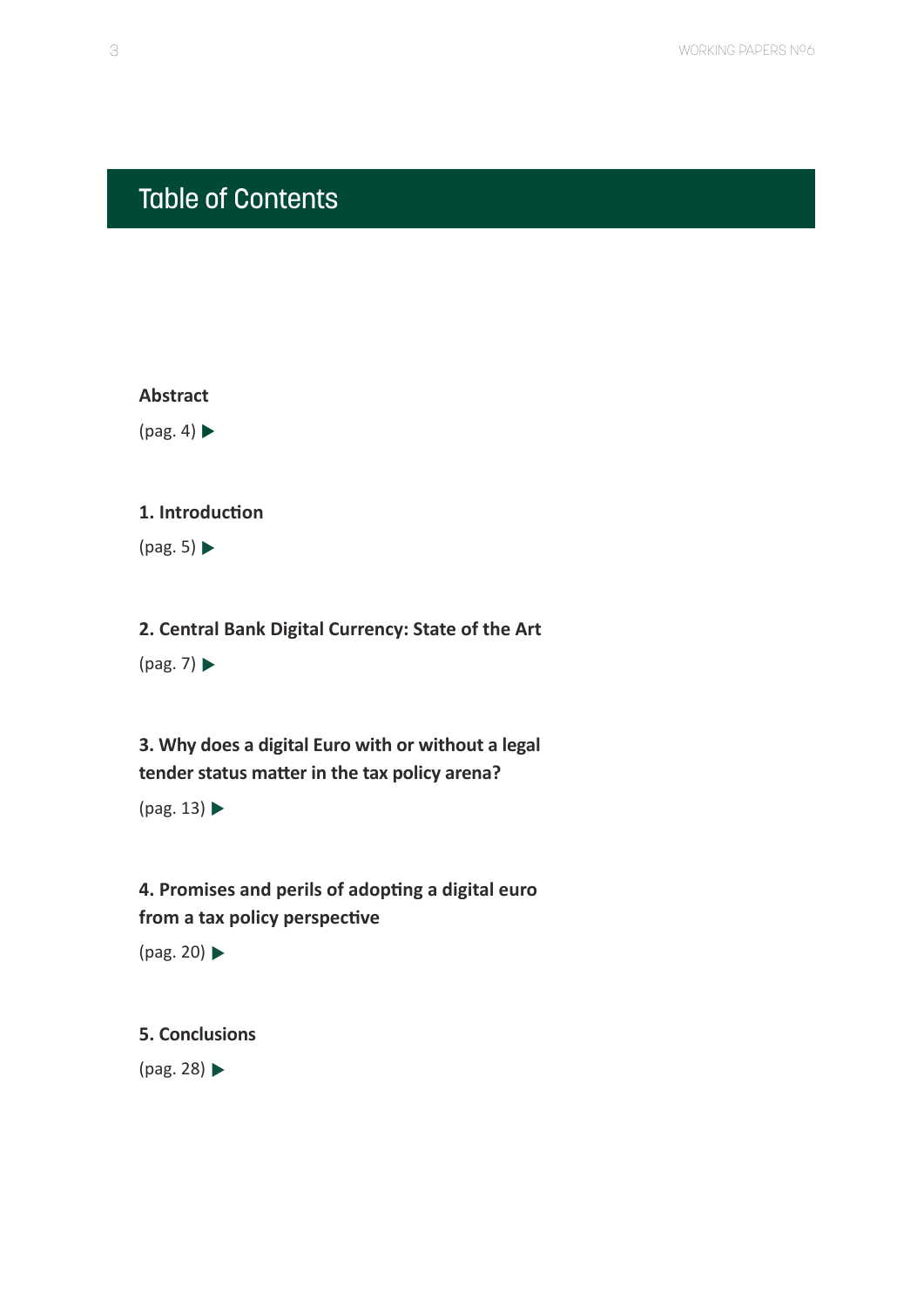<span id="page-4-0"></span>

## Abstract

In the wake of the growing public interest in cryptocurrencies, the possible issuance by central banks of their own digital currency has been a topic of debate worldwide. However, little attention has been given to the relevancy of electronic and digital payments (including a possible digital euro) in the area of taxation, where policies limiting the use of cash are being intensively adopted all around the world. On one hand, tax policies fostering the use of electronic and digital payments as a Central Bank Digital Currency (CBDC) can help tax authorities to better monitor taxpayers' transactions in the fight against tax evasion and fraud. On the other hand, important concerns arise in the areas of data protection and the digital divide. These two kinds of concern should be taken into account and addressed by policymakers before the adoption of both a CBDC and tax policies favouring its use at the detriment of cash.

## Keywords

CBDC - Digital Currencies - Cashless Payments - Electronic Payments - Tax Policy - Exchange of Information - Taxpayers' rights - Data Protection - GDPR - Digital Divide.

4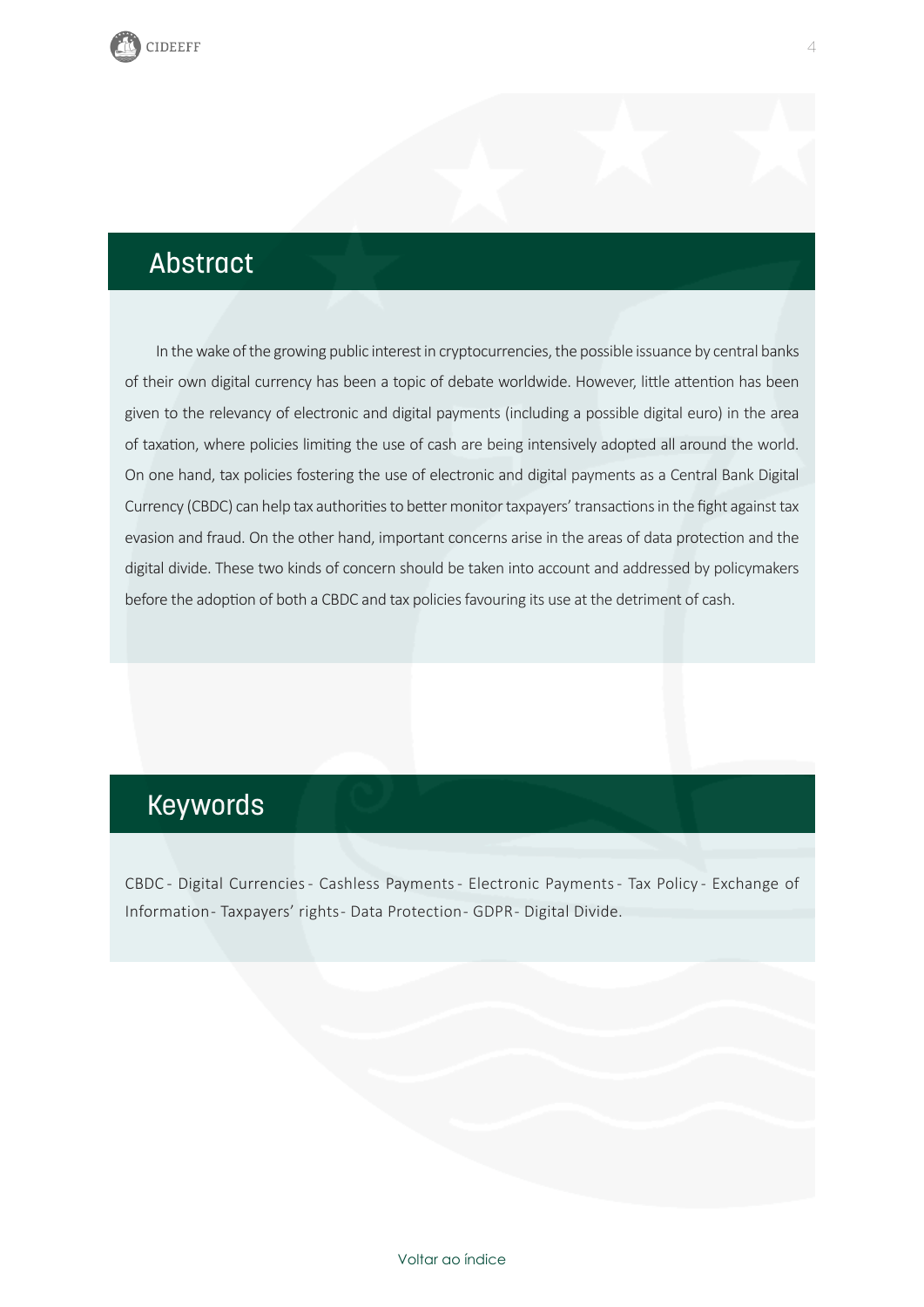## <span id="page-5-0"></span>1. Introduction

Since the advent of so-called cryptocurrencies, there has been a growing interest in the possible introduction of a Central Bank Digital Currency (CBDC). During the last years, projects were launched by many central banks around the world<sup>1</sup>. However, despite the numerous announcements of a forthcoming launch of a digital currency in the past years, research on how a CBDC shall be designed is still ongoing.<sup>2</sup> Even during the COVID-19 pandemic, proposals and further testing to adopt a CBDC have been flourishing around the world.<sup>3</sup> As reported in newspapers, the Digital Currency Research Institute of the People's Bank of China, confirmed that trial programmes via China's state-owned banks in four cities - Shenzhen, Suzhou, Xiongan and Chengdu - have started.<sup>4</sup> Moreover, in a counter--proposal to the Stimulus package in the US, there has been a reference to the possibility to introduce a digital dollar account maintained by a Federal reserve bank to deliver benefits in response to the pandemic crisis<sup>5</sup>.

<sup>1</sup> Countries that started project concerning the possible adoption of a CBDC include Sweden, Switzerland, United Kingdom and the Eurozone. A list of other CBDC-related projects that are being carried out around the world up to February 2020, can also be found in Auer and Böhme, "The technology of retail central bank digital currency", (2020) BIS Quarterly Review, p. 97.

<sup>2</sup> For example, at the beginning of 2020, the Bank of Canada, the Bank of England, the Bank of Japan, the European Central Bank, the Sveriges Riksbank and the Swiss National Bank, together with the Bank for International Settlements (BIS), have created a group to share experiences as they assess the potential cases for CBDCs in their home jurisdictions. Bank for International Settlements (BIS), "Central bank group to assess potential cases for central bank digital currencies", Press Release, Jan. 21, 2020, <https://www.bis.org/press/p200121.htm>.

<sup>3</sup> The catalyst role played by the Covid-19 crisis has been recently highlighted by scholars. *Cf.* Arner, Buckley, Zetzsche and Didenko, "After Libra, Digital Yuan and COVID-19: Central Bank Digital Currencies and the New World of Money and Payment Systems", (2020), EBI Working Paper Series n. 65.

<sup>4</sup> K. Yeung, "China's digital currency takes shape as trials begin with travel subsidies and Communist Party fees", South China Morning Post, April 19, 2020, [https://www.scmp.com/economy/china-economy/arti](https://www.scmp.com/economy/china-economy/article/3080594/travel-subsidies-party-fees-chinas-digital-currency-takes)[cle/3080594/travel-subsidies-party-fees-chinas-digital-currency-takes;](https://www.scmp.com/economy/china-economy/article/3080594/travel-subsidies-party-fees-chinas-digital-currency-takes) Reporting on the trials and observing that a digital yuan adopted in large scale it is still far: Eliza Gkritsi, "China's biggest banks are testing the digital yuan 'on a large scale': report", Technode, Aug 6, 2020, [https://technode.com/2020/08/06/china-biggest-banks-are-testing](https://technode.com/2020/08/06/china-biggest-banks-are-testing-the-digital-yuan-on-a-large-scale-report/)[the-digital-yuan-on-a-large-scale-report/](https://technode.com/2020/08/06/china-biggest-banks-are-testing-the-digital-yuan-on-a-large-scale-report/)

<sup>5</sup> H.R.6321 - Financial Protections and Assistance for America's Consumers, States, Businesses, and Vulnerable Populations Act, 116th Congress (2019-2020), SEC. 101 "Direct stimulus payments for families" [https://www.](https://www.congress.gov/bill/116th-congress/house-bill/6321/text?r=7&s=1) [congress.gov/bill/116th-congress/house-bill/6321/text?r=7&s=1](https://www.congress.gov/bill/116th-congress/house-bill/6321/text?r=7&s=1).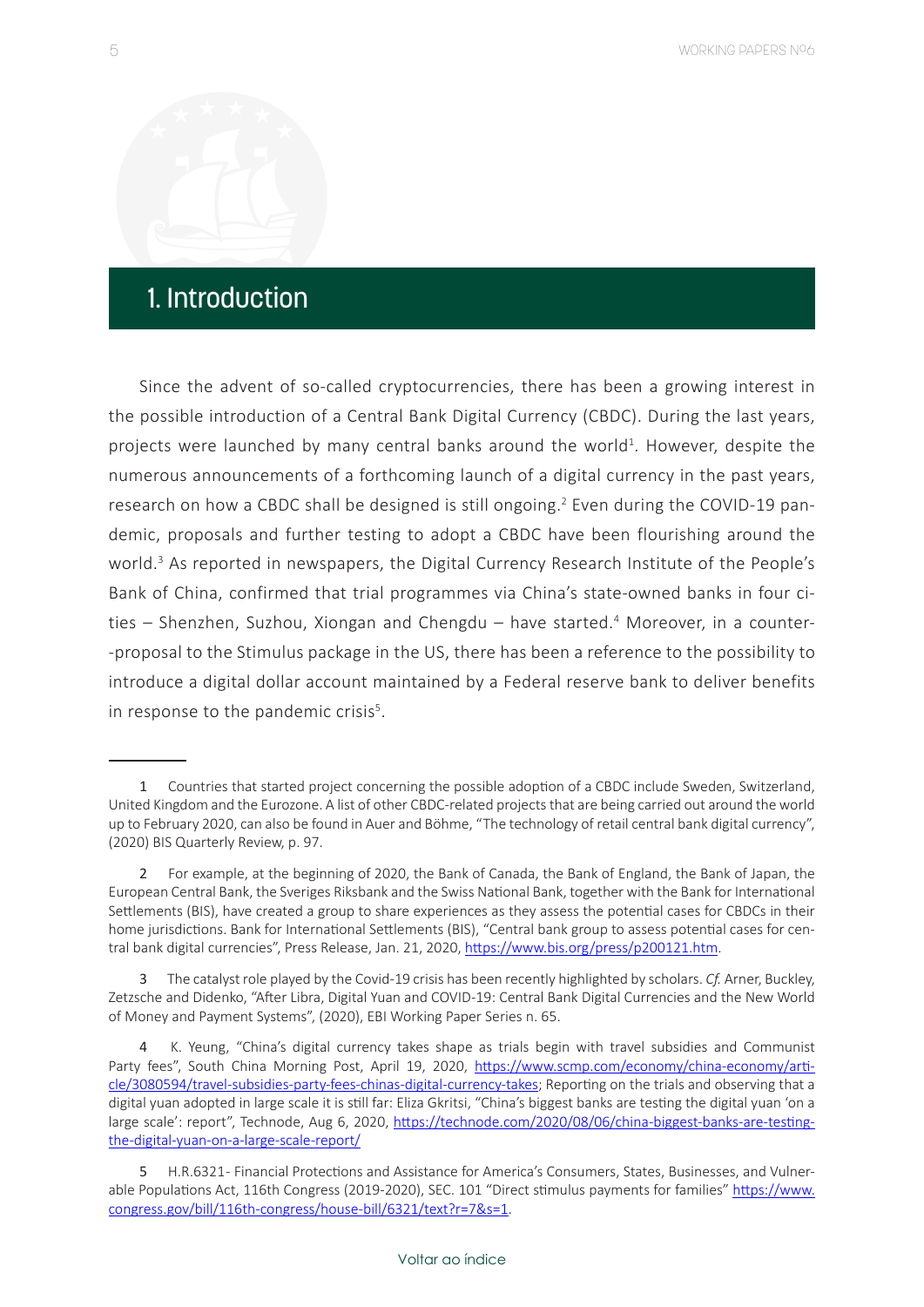

At the same time, different types of tax policies promoting the use of cashless payments have been adopted all around the world. Generally, the underlying justification for these policies is the possibility to reduce tax evasion and fraud by making transactions traceable.<sup>6</sup> Against this backdrop, the issuance of a CBDC could foster the adoption of such policies offering a traceable digital legal tender to be used for payments. Nonetheless, privacy issues might arise. Moreover, it is fundamental to grant citizens robust connectivity infrastructures and to improve the general level of taxpayers' digital literacy.

In the first part of the contribution, the main focus will be on the possible benefits and risks posed by CBDCs by taking into consideration their different design and technical features. In this part, the possible attribution of the legal tender status to a European CBDC will also be addressed. The second part will analyse the relevancy of the possible adoption of a CBDC in the tax policy arena. Finally, the third part will highlight the promises and perils of tax policies requiring cashless payments which might involve the use of a CBDC. This part will cover concerns arising in the areas of data protection and of the digital divide.

<sup>6</sup> For example, the value of promoting non-cash payments for fighting financial crime and tax evasion has been studied in particular by M. V. Achim, S. N. Borlea & V. L. Vaidean, "Does technology matter for combating economic and financial crime? a panel data study", in Technological & Economic Development of Economy, vol. 27, issue 1, 2021; G. Immordino & F. Flaviano Russo, Cashless payments and tax evasion, in European Journal of Political Economy, 2018, vol. 55, issue C, pp. 36-43.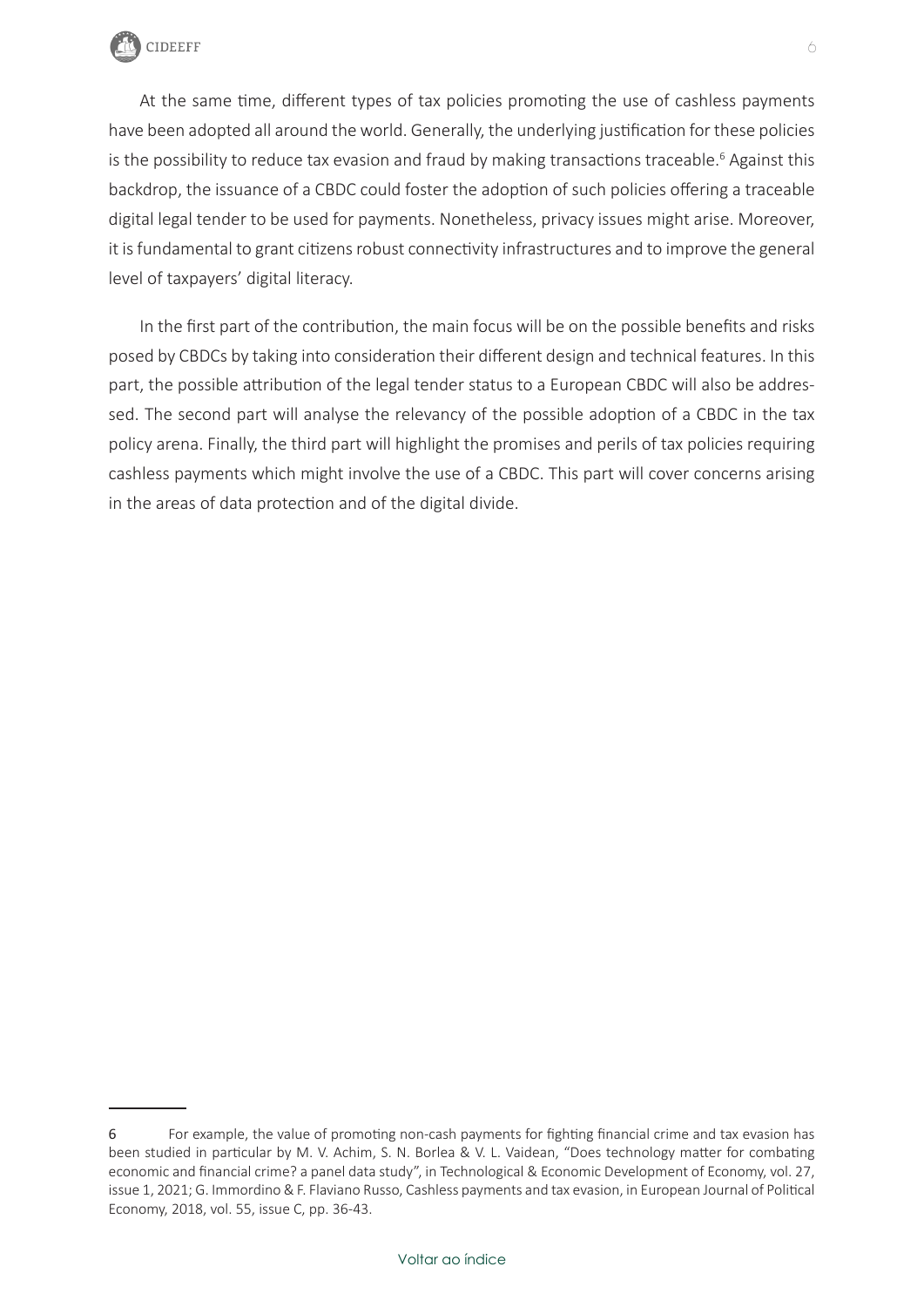#### <span id="page-7-0"></span>2. Central Bank Digital Currency: State of the Art

From a definitory perspective, CBDCs can be defined as a form of central bank money - or better a liability- which is denominated in an existing unit of account (most probably the legal tender used in the respective jurisdiction) and which is used both as a medium of exchange and as a store of value. Among the many reasons advanced for the possible introduction of a CBDC, one of them is the decline in the use of cash<sup>7</sup>. Moreover, CBDCs could offer many advantages in terms of convenience, efficiency, stability and accessibility of retail payments.<sup>8</sup> CBDCs can also represent a new policy instrument improving the overall effectiveness of monetary policy<sup>9</sup>. Furthermore, it has been claimed that a CBDC would be able to reduce the concentration of liquidity and credit risk in payment systems and to provide helicopter money more easily.  $^{10}$  At the same time, a CBDC could lower barriers to entry for new and smaller firms and foster competition in the payment sector while improving the levels of financial inclusion.<sup>11</sup> Since there are still parts of the population not having access to financial services and thus, without the

<sup>7</sup> For instance, due to the increase in the use of electronic means of payment, the Swedish Riksbank is assessing whether a digital version of krona (e-krona) can represent a way to increase the resilience of payment systems by providing the general public continue access to central bank money. Sveriges Riksbank, "The Riksbank's e-krona project – Report 1", (2017). Reported also by BIS, "Central bank digital currencies", (2018), p. 7.

<sup>8</sup> All benefits that were put forward by literature have been summarized in a table contained in a recent working paper published by ECB. Bindseil, "Tiered CBDC and the financial system", (2020) ECB Working Paper Series N. 2351, p. 5.

<sup>9</sup> Barrdear and Kumhof, "The macroeconomics of central bank issued digital currencies", (2016) Bank of England Working Paper n. 605, p. 3; Meaning et al., "Broadening narrow money: monetary policy with a central bank digital currency", (2018) Staff Working Paper n. 724; Berentsen and Schar, "The Case for Central Bank Electronic Money and the Non-case for Central Bank Cryptocurrencies", (2018) Federal Reserve Bank of St. Louis Review, p. 102; Mancini-Griffoli et al., "Casting Light on Central Bank Digital Currencies", (2018) IMF Staff Discussion Notes, p. 25.

<sup>10</sup> Dyson and Hodgson, "Digital Cash. Why Central Banks Should Start Issuing Electronic Money, Positive Money", (2016) Working Paper.

<sup>11</sup> International Monetary Fund (IMF), "Deputy Managing Director Tao Zhang's Keynote Address on Central Bank Digital Currency!, (2020) London School of Economics, February 28, 2020, [https://www.imf.org/en/News/](https://www.imf.org/en/News/Articles/2020/03/19/sp031920-deputy-managing-director-tao-zhangs-keynote-address-on-central-bank-digital-currency) [Articles/2020/03/19/sp031920-deputy-managing-director-tao-zhangs-keynote-address-on-central-bank-digital](https://www.imf.org/en/News/Articles/2020/03/19/sp031920-deputy-managing-director-tao-zhangs-keynote-address-on-central-bank-digital-currency)[currency](https://www.imf.org/en/News/Articles/2020/03/19/sp031920-deputy-managing-director-tao-zhangs-keynote-address-on-central-bank-digital-currency) .The possibility to enhance financial stability in this way has been highlighted also in [https://blogs.imf.](https://blogs.imf.org/2019/12/12/central-bank-digital-currencies-4-questions-and-answers/) [org/2019/12/12/central-bank-digital-currencies-4-questions-and-answers/](https://blogs.imf.org/2019/12/12/central-bank-digital-currencies-4-questions-and-answers/)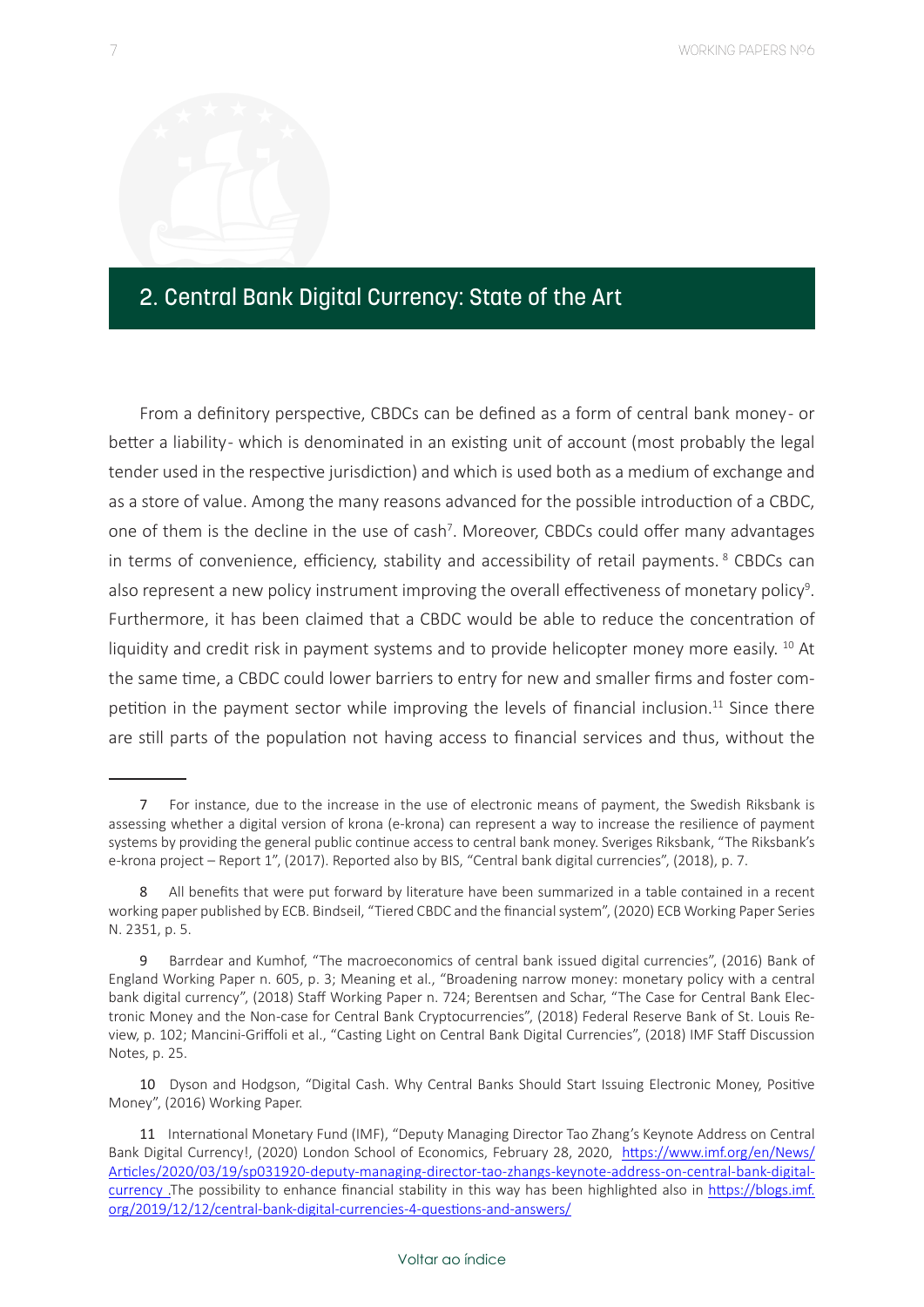

possibility to apply and receive social benefit measures, CBDCs could decrease costs and make payments systems easily available to these populations' segments.<sup>12</sup> Nonetheless, as it will be further argued in section 4.2, the use of a digital currency might represent a barrier for other segments of the population having digital literacy deficiencies or not benefiting from stable and good internet connections. Furthermore, the issuing of a digital currency by central banks could offer the possibility to track each transaction and can play an important role in areas such as anti-money laundering and the fight against tax evasion and terrorism financing. Finally, a persuasive justification for the adoption of a CBDC is the possibility to create a more direct link between citizens and central banks, allegedly increasing the general public understanding of the role of central banks<sup>13</sup>.

From a commercial bank perspective, their concerns arising from the adoption of a CBDC can relate to different elements. The possibility for citizens to move their money to CBDC accounts at a Central Bank could require commercial banks to rethink their business model and they might raise deposit rates or make wholesale funding more expensive, leading to a possible need for policy intervention on the interest bored by CBDC.<sup>14</sup> Moreover, privacy concerns in relation to these accounts might arise and CBDCs might also lead to some additional costs for central banks since they will require them to build and maintain the underlying technology, monitor transactions and be responsible for AML/CFT compliance requirements while ensuring high cybersecurity standards and avoiding any technological glitch or human error that could undermine their reputation.<sup>15</sup>

However, and more importantly, what shall not be underestimate when adopting a CBDC are indeed the impacts - for bad and for good – on citizens.

#### **2.1 The Design of a CBDC**

As it emerged from the most recent report published by ECB in October 2020, a digital euro can be understood as central bank money offered in digital form for use by citizens and businesses for their retail payments. It would complement the current offering of cash and wholesale central bank deposits.<sup>16</sup> Nonetheless, potential benefits and risks will be clearly shaped

<sup>12</sup> IMF, "Deputy Managing Director Tao Zhang's Keynote Address on Central Bank Digital Currency", op. cit. *supra* note 10*.*

<sup>13</sup> Mersch, "Why Europe still needs cash", (2017) Contribution for Project Syndicate.

<sup>14</sup> The structural bank disintermediation issue is summarized in detail by Bindseil, op. cit. *supra* note 7, pp. 8 *et seq.*

<sup>15</sup> *Ibid.*

<sup>16</sup> ECB, "Report on a digital euro", October 2020, p. 3.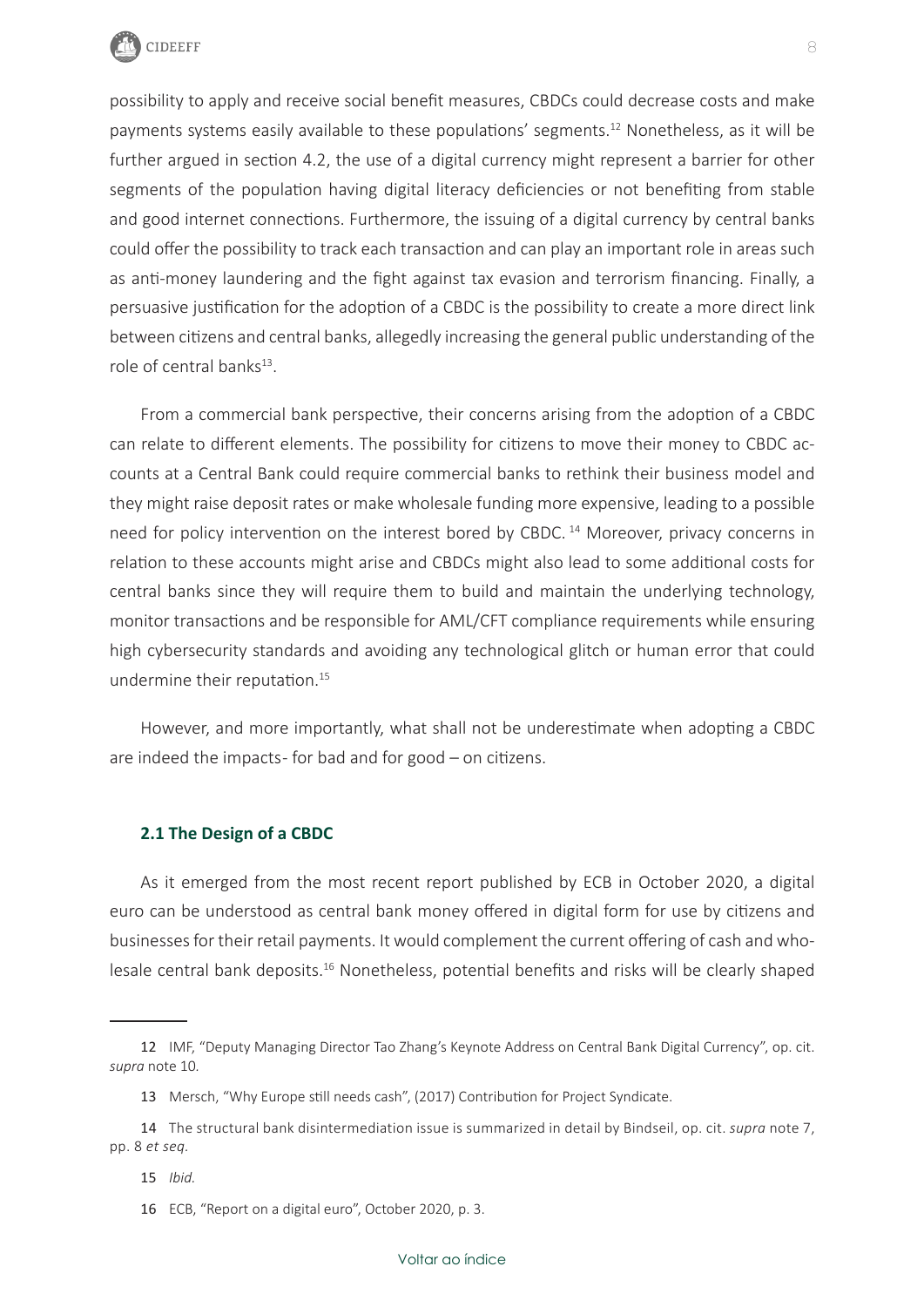9 WORKING PAPERS Nº6

by the way a CBDC will be designed.<sup>17</sup> At the moment no universal definition of a CBDC can be found and this certainly depends on the fact that CBDC can be designed in multiple ways. As it emerges from the several working papers that has been published on this topic, CBDCs can have two main purposes, namely: a wholesale or a general purpose.<sup>18</sup> In the case of the wholesale purpose, the adoption of a CBDC would not represent a true form of innovation in the area of payments and monetary policy as central banks already provide digital money in the form of reserves or settlement account balances held by private entities such as commercial banks at the central bank. Indeed, a CBDC would be truly innovative only when making accessible digital account-based forms of central bank money to the wide public. As underlined by *Mersch*, a real innovative twist in the area of monetary policy brought by digital currencies would be the possibility for the wide public to hold their own account directly in the Central Bank.<sup>19</sup>

Besides this first differentiation, there are other key features to be taken into account on how a CBDC shall be technically designed. Among many, the type of technology to be used, the level of anonymity and the role of the private sector.<sup>20</sup> Indeed, a CBDC could be implemented by using different types of technologies. Even though most of the privately created cryptocurrencies are based on blockchain and distributed ledger technologies, in the case of a CBDC, a centralized system might also be a viable option. Moreover, while cryptocurrencies like Bitcoin are based on public blockchains, where anyone could potentially be validating transactions occurring within the system, in a CBDC there is a strong interest in limiting the stakeholders who are enabled and trusted for validating transactions. Consequently, in the case of a CBDC, this would favour the adoption of a private or permissioned blockchain over the possibility to use a public blockchain. Additionally, the decision on which technology to use certainly impacts on the level of system-efficiency, cybersecurity, and on the degree of anonymity. This last aspect

<sup>17</sup> In details on the design of a CBDC from an economic perspective, please refer to Agur, Ari, Dell'Ariccia, "How Could Central Bank Digital Currencies Be Designed?", (2020) SUERF Policy Note n. 129.

<sup>18</sup> On the general purpose CBDC, there has been differentiation from a CBDC which would consist of a digital token currency or a deposit account with the central bank. Bindseil, op. cit. *supra* note 7, p. 4. Agur, Ari and Dell'Ariccia, "Designing Central Bank Digital Currencies", (2019) IMF Working Paper. Others have recently pointed out how this distinction might be problematic as some digital currencies seem to fit both definitions. Garratt, Lee, Malone and Martin, "Token- or Account-Based? A Digital Currency Can Be Both", August 12, 2020, available at https://libertystreeteconomics.newyorkfed.org/2020/08/token-or-account-based-a-digital-currency-can-be-both. html#.XzPfGffNVPY.twitter

<sup>19</sup> Reporting Mersch words "*A wholesale CBDC, restricted to a limited group of financial counterparties, would be largely business as usual […]. However, a retail CBDC, accessible to all, would be a game changer, so a retail CBDC is now our main focus*." Mersch, "An ECB digital currency – a flight of fancy? Speech by Yves Mersch, Member of the Executive Board of the ECB and Vice-Chair of the Supervisory Board of the ECB, at the Consensus 2020 virtual conference", 11 May 2020, available at [https://www.ecb.europa.eu/press/key/date/2020/html/ecb.](https://www.ecb.europa.eu/press/key/date/2020/html/ecb.sp200511~01209cb324.en.html) [sp200511~01209cb324.en.html](https://www.ecb.europa.eu/press/key/date/2020/html/ecb.sp200511~01209cb324.en.html)

<sup>20</sup> Other elements highlighted by BIS include whether CBDCs will be bearing the same interest rate of cash or whether a different rate will be set to either encourage or discourage the demand for CBDCs, the availability of CBDC (*e.g.* 24 hours a day for seven days a week or only at certain times) and whether quantitative limits or caps on the use or holdings of CBDC shall be applied. BIS, Report cited *supra* note 6, 1.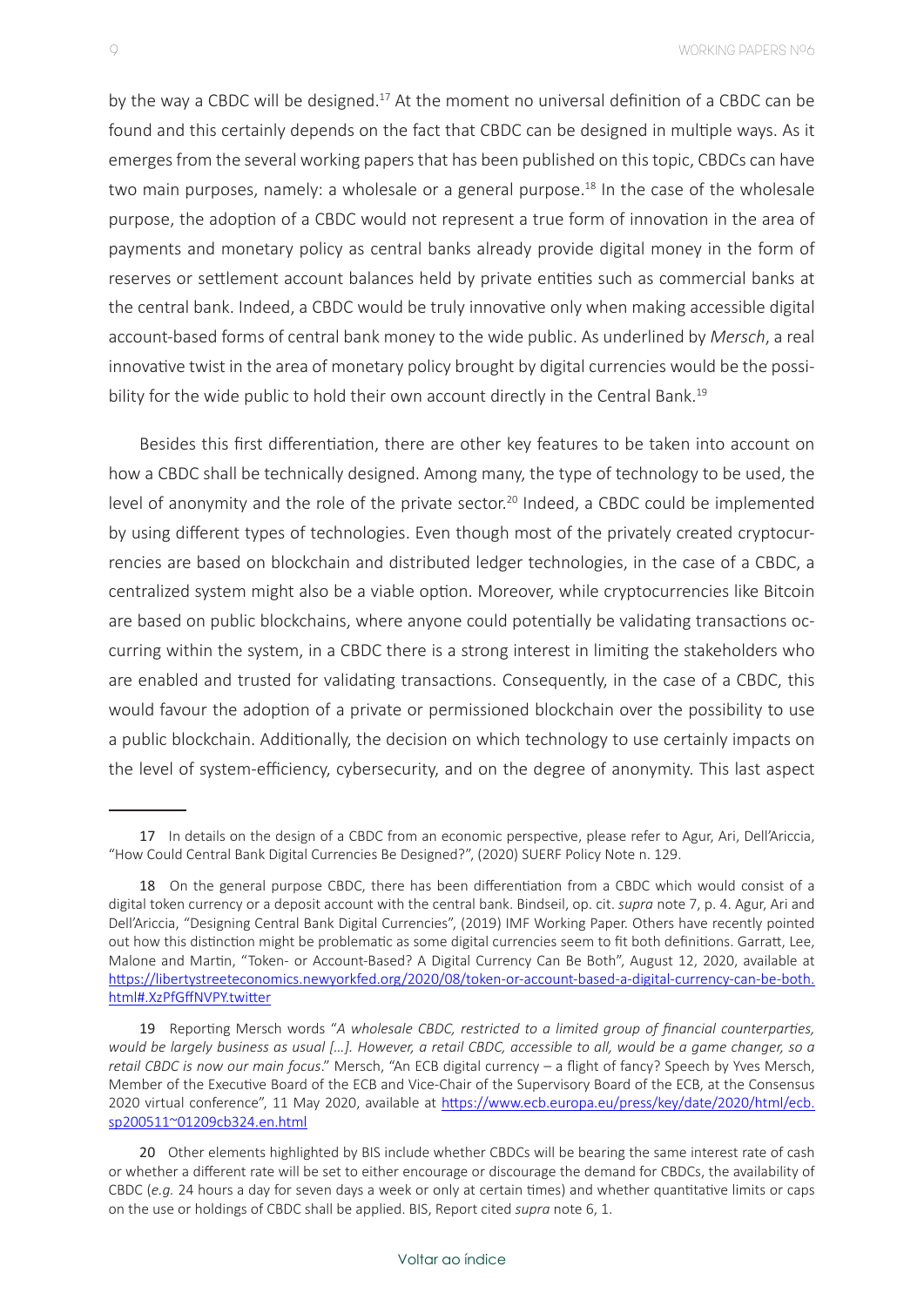

could be a potential element of debate as well. For instance, CBDCs could be provided partial anonymity (*e.g.* towards third parties but not the authorities)<sup>21</sup> or anonymity could be lifted in particular cases determined by the law, such as under court order<sup>22</sup>. Indeed, anti-money laundering and fight against terrorism provisions might be requiring higher transparency in the way cash transactions take place and this necessity might be reflected in the CBDC debate as this technology might be even a better instrument to fulfil such need. However, a certain level of privacy shall still be recognised to citizens using a CBDC, especially since citizens might be having accounts directly at the central bank, giving the possibility to central banks to track and analyse all the transactions taking place.<sup>23</sup> Furthermore, to diminish the costs and risks for central banks, scholars and policymakers are suggesting the possibility to create a "synthetic" CBDC (a form of stablecoin fully backed by central bank reserves) which will involve private actors entering into a partnership with central banks.<sup>24</sup> In this cost-savvy solution for central banks, the private sector would be responsible for the maintenance of the underlying technology and in charge of running customer due diligence in the AML/CFT area.<sup>25</sup> Nonetheless, this option would be raising different cybersecurity and privacy concerns, therefore requiring a proper and prior determination of the roles to be played by the private sectors and central banks.

Thus, as it emerges, when designing a CBDC all pieces matter and have policy consequences. However, these consequences do not only arise in the areas of central banking and monetary policy, but also in other fields, such as tax law. An additional salient aspect which is relevant from a tax viewpoint as well and that necessarily shall be addressed before the introduction of a CBDC is the possible attribution of the legal tender status to CBDCs.

#### **2.2 The Legal Tender Status of a CBDC**

The attribution of the legal tender status is traditionally considered an act of public sovereignty, more specifically in the area of monetary and currency sovereignty. Consequently, the jurisdictional scope and definition of legal tenders will depend on what is defined as such in a specific country's legislation. In the Euro-area reference to the Euro as the legal tender of the

22 Mancini-Griffoli et al., op. cit. *supra* note 8.

23 Concerns over privacy in digital payments have been clearly expressed by Häring, *Die Abschaffung des Bargelds und die Folgen*, (Bastei Lübbe Taschenbuch, 2018).

25 IMF, Deputy Managing Director Tao Zhang's Keynote Address on Central Bank Digital Currency, op. cit. *supra* note 10.

<sup>21</sup> Agur, Ari and Dell'Ariccia, op. cit. *supra* note 14.

<sup>24</sup> Suggestions for a synthetic stablecoin have been first put forward by Adrian and Mancini-Griffoli, "The Rise of Digital Money", (2019) IMF Fintech Notes n. 19/001, p. 12 et seq. This solution has been also recommended in a study requested by the ECON Committee of the European Parliament. Kriwoluzky and Kim, "Public or Private? The Future of Money", (2019) European Parliament Monetary Dialogue Papers. The solution has been recently welcomed also by scholars: Arner, Buckley, Zetzsche and Didenko, op. cit. *supra* note 3.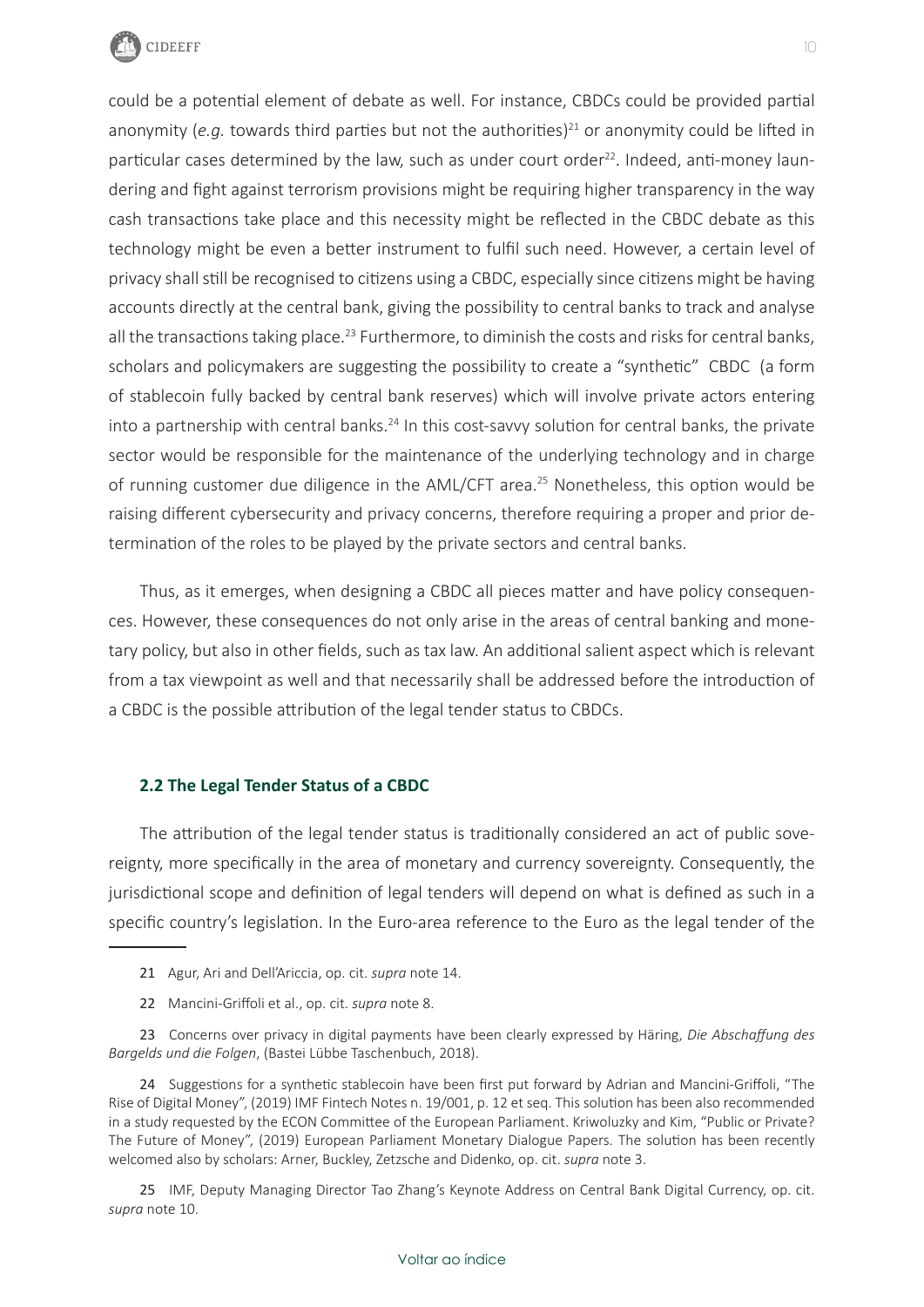Eurozone is contained in the Treaty on the Functioning of the European Union (TFEU)<sup>26</sup>. At the same time, single jurisdictions at European level have their own reference to legal tenders also in other national legislation, *e.g.* in the civil code when regulating the ways in which an obligation can be extinguished<sup>27</sup>. In relation to the Eurozone, the possible introduction of a CBDC has been considered both by the European Central Bank and by single national central banks.<sup>28</sup> However, before adopting a CBDC, it is fundamental to clarify whether it will have or not the legal tender status and how CBDCs will relate with other forms of legal tender. <sup>29</sup>

The term legal tender is defined neither in Art. 128 (1) TFEU nor in Art. 16 (1) of the Statute of the ESCB and the ECB, which just recognize that the banknotes issued by the ECB and the national central banks are the only one to have the status of legal tender. From a legal perspective, the ways in which the legal-tender status could be attributed can be addressed by two different angles. On one hand, it can be argued that the recognition of the digital form of the euro as a legal tender will require the modification of the provisions regulating the legal tender status of euro banknotes and coins, namely Art. 128 (1) TFEU and Art. 11 of Council Regulation EC/974/98. On the other hand, a digital euro might be simply seen as a digital representation of euro banknotes and coins whose issuance requires solely the authorization from the Governing Council of the ECB which is responsible for formulating the monetary policy of the Union and for deciding "the quantity of money in circulation, as an instrument of monetary policy control"<sup>30</sup>.<sup>31</sup>

In any case, if a CBDC is designed to be a substitute form of banknotes and coins accessible by a broad public, it might impact on different financial market stakeholders and players, and it might have implication in terms of liquidity. Moreover, as it will be further observed in the next section, the possibility to adopt a digital euro with the legal tender status can provide member states with a digital form of payment that can be included in their tax policies without incurring in possible criticisms over the possibility to interfere with monetary policies when adopting measures limiting the use of cash, which at the moment is the only legitimate form of legal tender.<sup>32</sup>

- 26 Art. 128 (1) Treaty on the Functioning of the European Union.
- 27 *E.g.* in Italy, Civil Code Articles from 1277 to 1284; in France, within the Code Monétaire et Financier, Livre I.

28 For instance, Banque de France has launched a call for applications to experiment with a central bank digital currency for interbank settlements in April 2020. [https://www.banque-france.fr/en/financial-stability/market](https://www.banque-france.fr/en/financial-stability/market-infrastructure-and-payment-systems/call-applications-central-bank-digital-currency-experimentations)[infrastructure-and-payment-systems/call-applications-central-bank-digital-currency-experimentations](https://www.banque-france.fr/en/financial-stability/market-infrastructure-and-payment-systems/call-applications-central-bank-digital-currency-experimentations)

29 Athanassiou, *Digital innovation in financial services: legal challenges and regulatory policy issues*, (Wolters Kluwer, 2018), p. 203. As one of the reasons why the legal tender status of a CBDC shall be clarified, the author also highlights how a CBDC's public demand and utility as a monetary instrument might be impacted by the lack of the legal tender status and could make their issuance less appealing for central banks.

30 Art. 12 Statute of the European System of Central Banks and of the European Central Bank.

31 In the second case as well, the fact that single national central bank might be issuing a euro-denominated CBDC would not automatically qualify it as a legal tender, as the authorisation of the Governing Council of the ECB is necessary.

32 Such in the case pending before the European Court of Justice (ECJ). Request for a preliminary ruling ECJ, Joined Cases C-422/19 and C-423/19 Hessischer Rundfunk.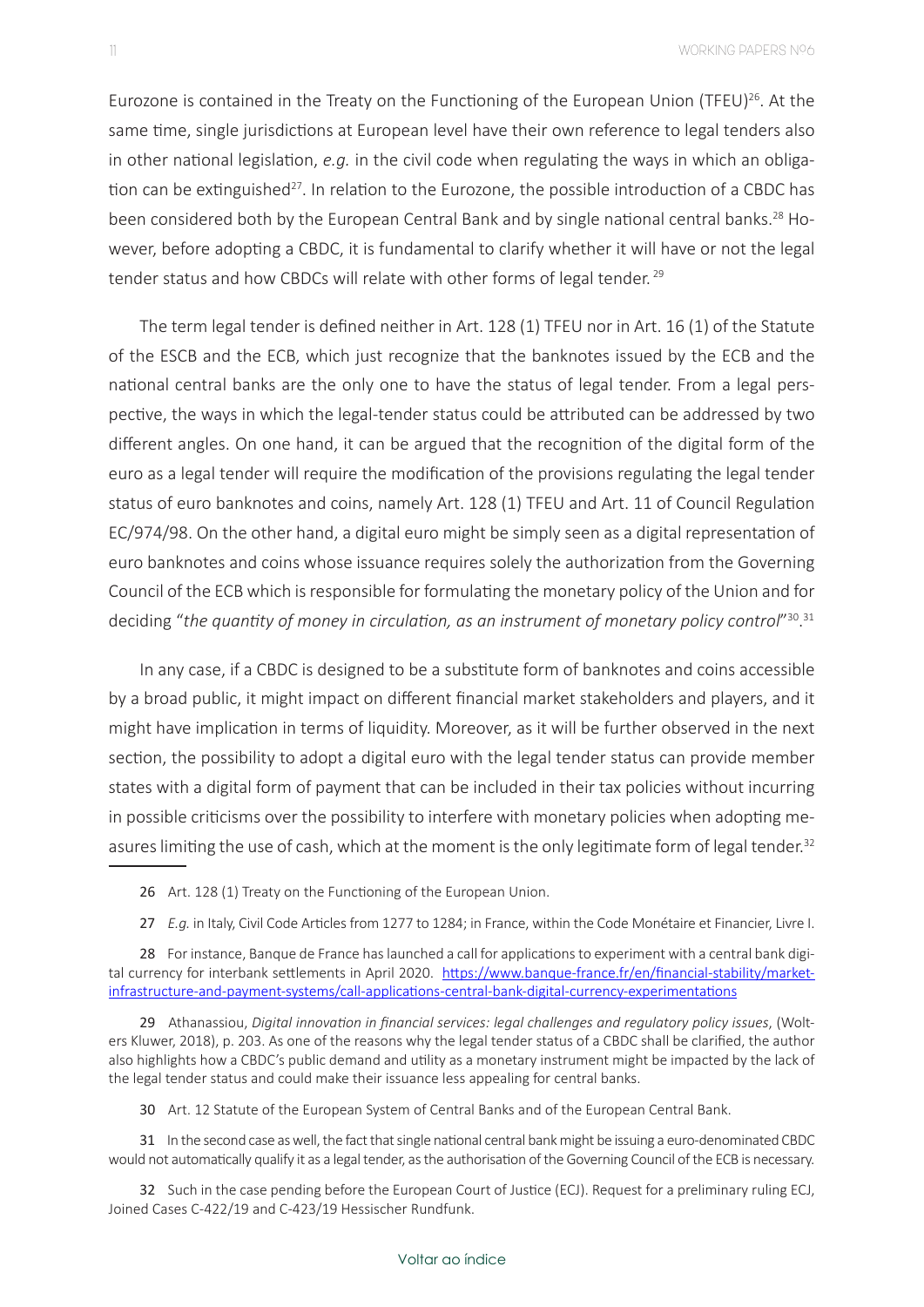

Consequently, because of the important implications that might derive from the introduction of such a technology, modification to both primary and secondary law, at least to clarify possible misunderstanding on the status of the CBDC, would be advisable and shall be adopted.<sup>33</sup>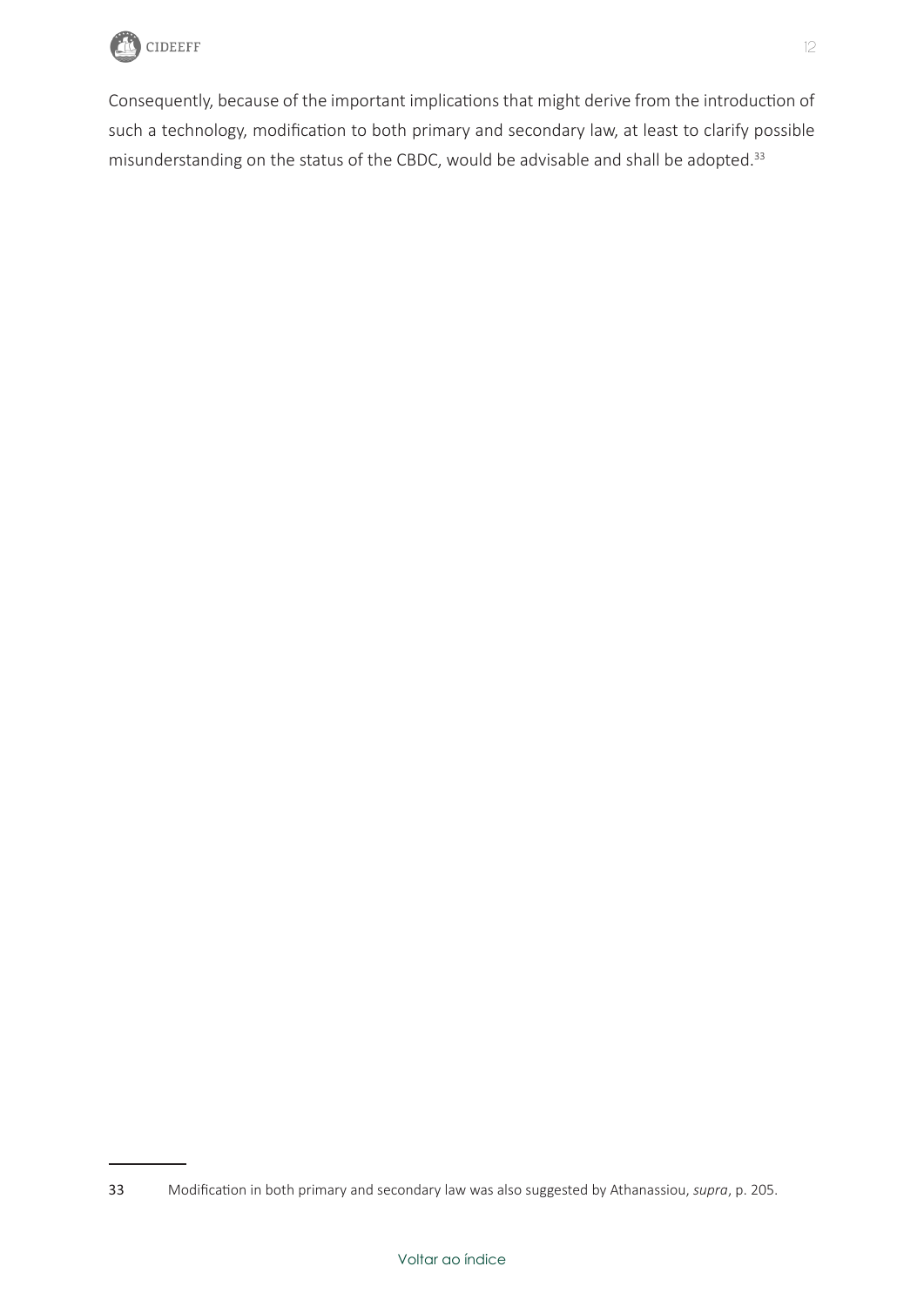## <span id="page-13-0"></span>3. Why does a digital Euro with or without a legal tender status matter in the tax policy arena?

On July 15, 2020, in its action plan for fair and simple taxation supporting the recovery strategy after the Covid-19 crisis, the European Commission expressly invited tax authorities in expanding electronic payments methods at disposal of the taxpayers.<sup>34</sup> While the Covid-19 crisis has highlighted more than never before the potential of new technologies, the invitation of the EU Commission is in reality just a recognition of a trend that has been already followed by legislators and tax authorities all around the world. In this context, a digital euro simply adds a piece to an already existing puzzle.

Tax incentives, such as reduced VAT or turnover tax rates, aiming at encouraging the use of electronic and digital payments have already been adopted in different countries<sup>35</sup> (e.g. Argentina<sup>36</sup> and Korea<sup>37</sup>). Simultaneously, in many countries, businesses are already obliged to use point-of-sale (POS) devices and accept card payments.38 Furthermore, as cash is perceived as a facilitator of shadow economies, several countries have introduced quantitative limits on

<sup>34</sup> COM (2020) 312 final "An action plan for fair and simple taxation supporting the recovery strategy", July 15, 2020,

<sup>35</sup> Gupta, Keen, Shah and Verdier (eds.), *Digital Revolutions in Public Finance*, (IMF, 2017), p. 7.

<sup>36</sup> As reported by the Organization for Economic Co-operation and Development (OECD). OECD, *Technology tools to tackle tax evasion and tax fraud*, (OECD, 2017), p. 22.

<sup>37</sup> A first tax Incentive for electronic payments was introduced in Korea in 1999 aimed at promoting payments made using credit and debit cards. This incentive allows wage and salary earners to claim tax deductions for eligible purchase which were made using traceable electronic payments instruments and it contributed to transforming Korea into a cashless economy. Sung, Awasthi and Lee, "Can Tax Incentives for Electronic Payments Reduce the Shadow Economy? Korea's Attempt to Reduce Underreporting in Retail Businesses", (2017) World Bank Policy Research Working Paper n. 7936, p. 2.

<sup>38</sup> *E.g.* Italy, but also Kazakhstan for individual businesses and in Turkey for some categories of self-employed (such as doctors, dentists and veterinarians). These last two examples were also reported by Sung, Awasthi and Lee, op. cit. *supra* note 35, p. 3.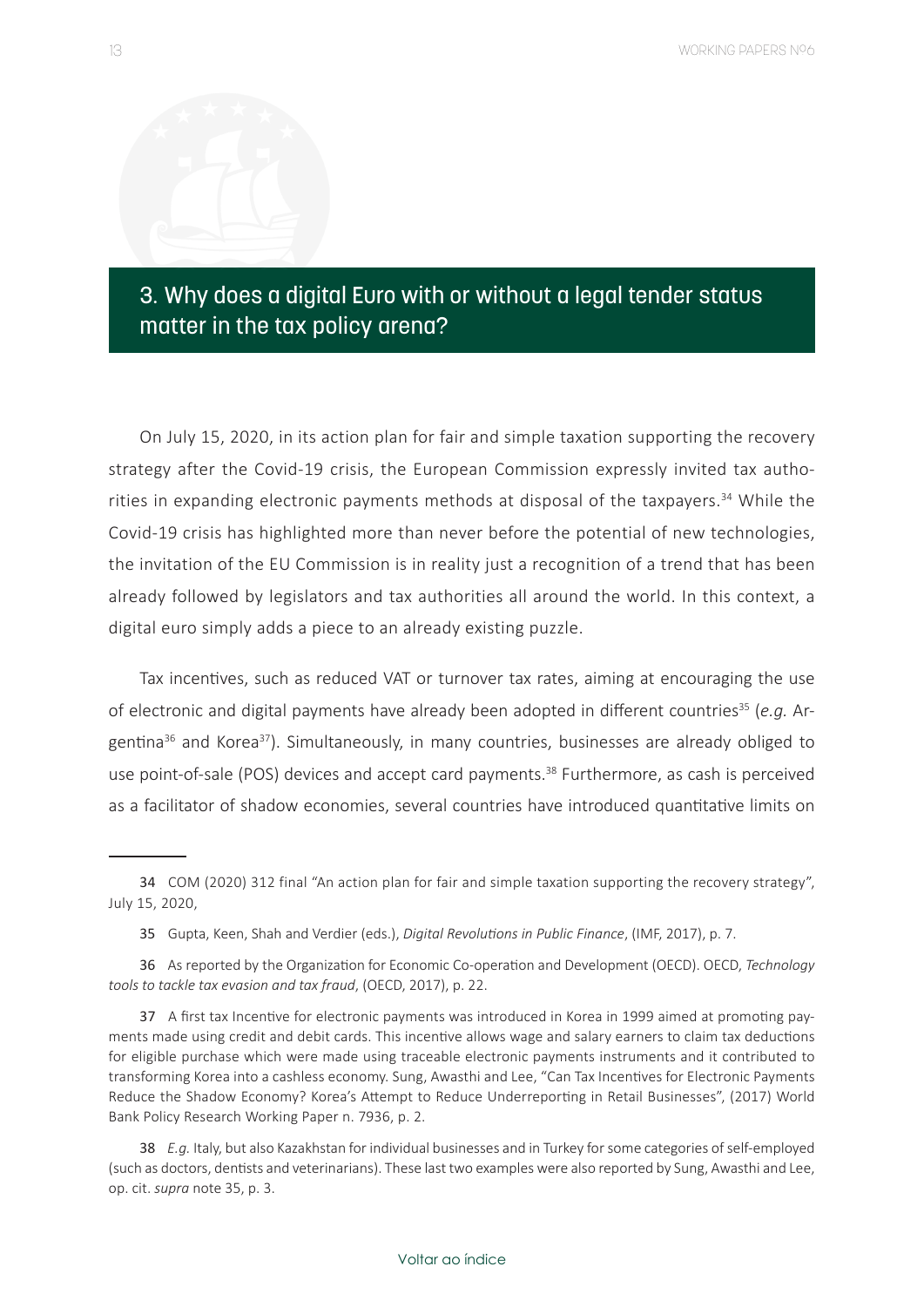

the use of cash for purchases.<sup>39</sup> Moreover, countries have started to limit the use of cash for expenses eligible for business or personal deductions. For instance, in Colombia, from January 1, 2014, expenses for deductible tax purposes could only be made through payment methods such as deposits in bank accounts, bank transfers, checks and credit or debit cards.<sup>40</sup> Similarly, in Mexico, payments above 2,000 pesos can be deducted as company expenditures only if made through electronic transfer of funds by personal check or credit, debit, service cards.<sup>41</sup> Ultimately, starting from January 1, 2020, in Italy certain expenses will be deductible from the personal income tax only if the payment were made through traceable means of payment, such as bank transfers, credit and debit cards.<sup>42</sup>

The reasons why for tax purposes it can beneficial to incentivise the use of electronic payments are of different nature.<sup>43</sup> Firstly, electronic payments can increase efficiencies in the areas of tax collection, processing and administration.<sup>44</sup> Indeed, electronic payments can help to cut bureaucratic inefficiencies, produce fiscal savings, and facilitate the delivery of benefits.<sup>45</sup> Secondly, electronic and digital payments allow tax administrations to keep track of transactions providing them with important data to tighten controls.<sup>46</sup> Under the light of a potential phasing out of

40 Sung, Awasthi and Lee, op. cit. *supra* note 35, p. 3.

41 *Ibid.*

42 Art. 1, paras 679 e 680, L. n. 160/2019, Italian Budget Law 2020.

43 For the purpose of this contribution, electronic payments instruments are the ones included in the following three categories:

44 Denison, Hackbart and Yusuf, "Electronic Payments for State Taxes and Fees", 36 Public Performance & Management Review 4, (2013), 616-636, at 620. The authors also highlight the challenges which are faced when implementing electronic payments.

45 Highlighted in the context of developing countries by different authors contributing to Gupta, Keen, Shah and Verdier (eds.), op. cit. *supra* note 33.

46 Using a dataset that matches the information on VAT evasion with the ECB Payment Statistics, scholars have shown how the use of electronic payments such as debit and credit cards reduces VAT tax evasion. Immordino and Flaviano Russo, "Cashless payments and tax evasion", 55 European Journal of Political Economy C, (2018), pp. 36-43.

<sup>39</sup> *E.g.* in Europe: in Italy, cash payments are only allowed up to an amount of €2,999.99. For higher amounts, it is necessary to use debit cards, credit cards, non-transferable cheques or bank transfers; In France, French residents for tax purposes can make cash purchases of up to the value of €1,000 while for non-residents, the limit is €15,000. As long as the amounts to be paid are under these limits, the trader must accept cash. For an overview of the EU Member States' policies limiting the use of cash please refer to the map and data provided by the European Consumer Centre France at this link [https://www.europe-consommateurs.eu/en/consumer-topics/financial](https://www.europe-consommateurs.eu/en/consumer-topics/financial-services-insurance/banking/means-of-payment/cash-payment-limitations/)[services-insurance/banking/means-of-payment/cash-payment-limitations/](https://www.europe-consommateurs.eu/en/consumer-topics/financial-services-insurance/banking/means-of-payment/cash-payment-limitations/) ; Peru required that payment exceeding US \$1,000 must be made via bank account deposits, wire transfer, payment orders, credit cards, non-negotiable checks and other means of payment provided by entities belonging to the Peruvian financial system. Sung, Awasthi and Lee, op. cit. *supra* note 35.

<sup>1.</sup> Electronic funds transfer–based instruments: consisting in direct credit transfers and direct debit transfers; 2. Payment card–based instruments, such as credit, charge, and debit card payments. These payment instruments typically still involve a plastic card and which payments are generally initiated, authorized, authenticated, cleared, and settled fully electronically; 3. Electronic money (e-money)–based instrument which involves the payer maintaining a prefunded transaction account with a payment service provider (PSP), often a nonbank. These instruments include online money in cases where payment instructions are initiated by internet, mobile money when using a mobile phone and prepaid cards. This categorization is the one reported by CPMI 2015, p. 13.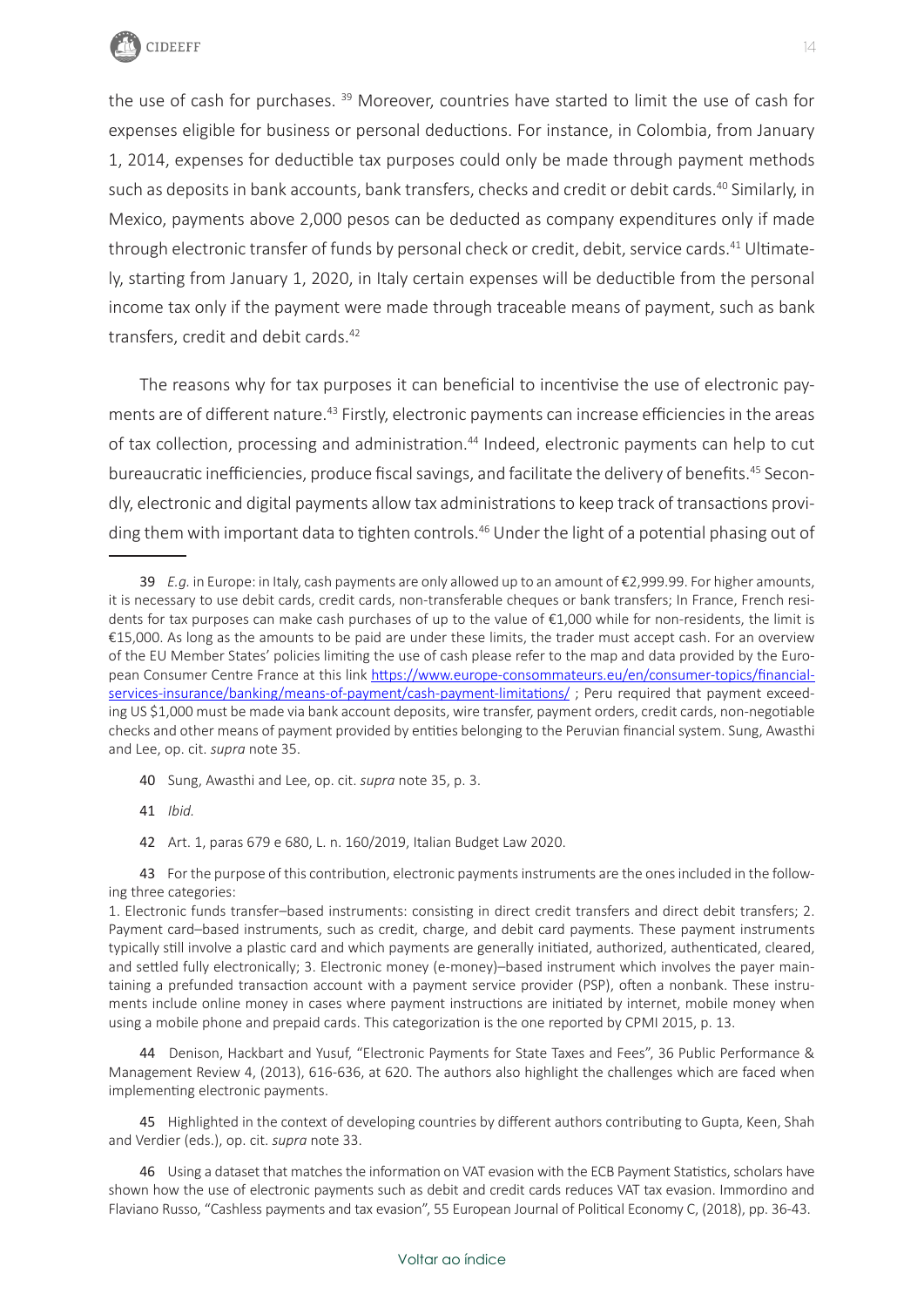cash and the shift of all payment transaction from cash to electronic<sup>47</sup>, digitalisation of payments could eventually transform consumer in third-party reporters for VAT or sales taxes by requiring them to only pay through electronic payment instrument.<sup>48</sup> The hoped-for outcome would be reducing the opportunities for tax evasion by shrinking the size of shadow economies.<sup>49</sup> Finally, it has been argued that digital payments can enhance transparency and accountability between governments and citizens by linking services provided by governments and levied taxes.50

However, despite all the benefits that have just been listed, critical points on provisions limiting the use of cash have also been raised. These issues become newly relevant also in cases where such policies will require the use of a digital euro either for payments or for allowing expenses' tax deductions. For instance, such provision could have possible implications on the EU competence in monetary policies.

This issue has recently been at the core of a decision of the European Court of Justice (ECJ), the *Hessischer Rundfunk* case. This case concerned a German Land provision forcing taxpayers to pay television broadcasting fees only by means of electronic payments.<sup>51</sup> In this case, the taxpayer offered to pay the fee in cash but this type of payment was refused since according to Art. 10 (2) of the Land Hessen licence fee statute, these fees can be paid only by way of cashless payment such as direct debit, individual transfer or standing order. Nonetheless, in the taxpayer's opinion, both national legislation and the third sentence of Art. 128 (1) TFEU would make provision for unconditional and unrestricted obligation to accept euro banknotes as a means for the settlement of monetary debts which could be restricted only by a contractual agreement or on the basis of authorisation under federal or EU legislation. Supporting the taxpayer's claim, the referring Court noticed how the European Union has exclusive competence in the area of monetary policy for all the Member States whose currency is the Euro and whose relevant provisions are contained in the treaties in Art. 127 *et seq*. Moreover, according to German Federal law banknotes denominated in euro are the sole unrestricted legal tender<sup>52</sup> and both reasons of administrative efficiency and cost savings cannot automatically limit the payments modalities and would rather require authorisation through federal law.<sup>53</sup>

50 This type of benefits has been highlighted in a report prepared for the Australian Presidency of the G20 already in 2014. Klapper and Singer, *The Opportunities for Digitizing Payments: How Digitization of Payments, Transfers, and Remittances Contributes to the G20 Goals of Broad-Based Economic Growth, Financial Inclusion, and Women's Economic Empowerment*, (World Bank, 2014). Enhanced accountability has been specifically highlighted by Pillai, "Person to Government Payments: Lessons from Tanzania's Digitization Efforts. Case Study", (2016) Better Than Cash Alliance.

51 Request for a preliminary ruling ECJ, Joined Cases C-422/19 and C-423/19, *Hessischer Rundfunk*.

52 Second sentence of Paragraph 14(1) of the BBankG.

53 Request for a preliminary ruling ECJ, Joined Cases C-422/19 and C-423/19, *Hessischer Rundfunk*, para 10.

<sup>47</sup> Rogoff, *The Curse of Cash*, (Princeton University Press, 2016).

<sup>48</sup> Jacobs, "Digitalization and Taxation", in Gupta, Keen, Shah and Verdier (eds.), op. cit. *supra* note 33, p. 32.

<sup>49</sup> Rogoff, op. cit. *supra* note 43.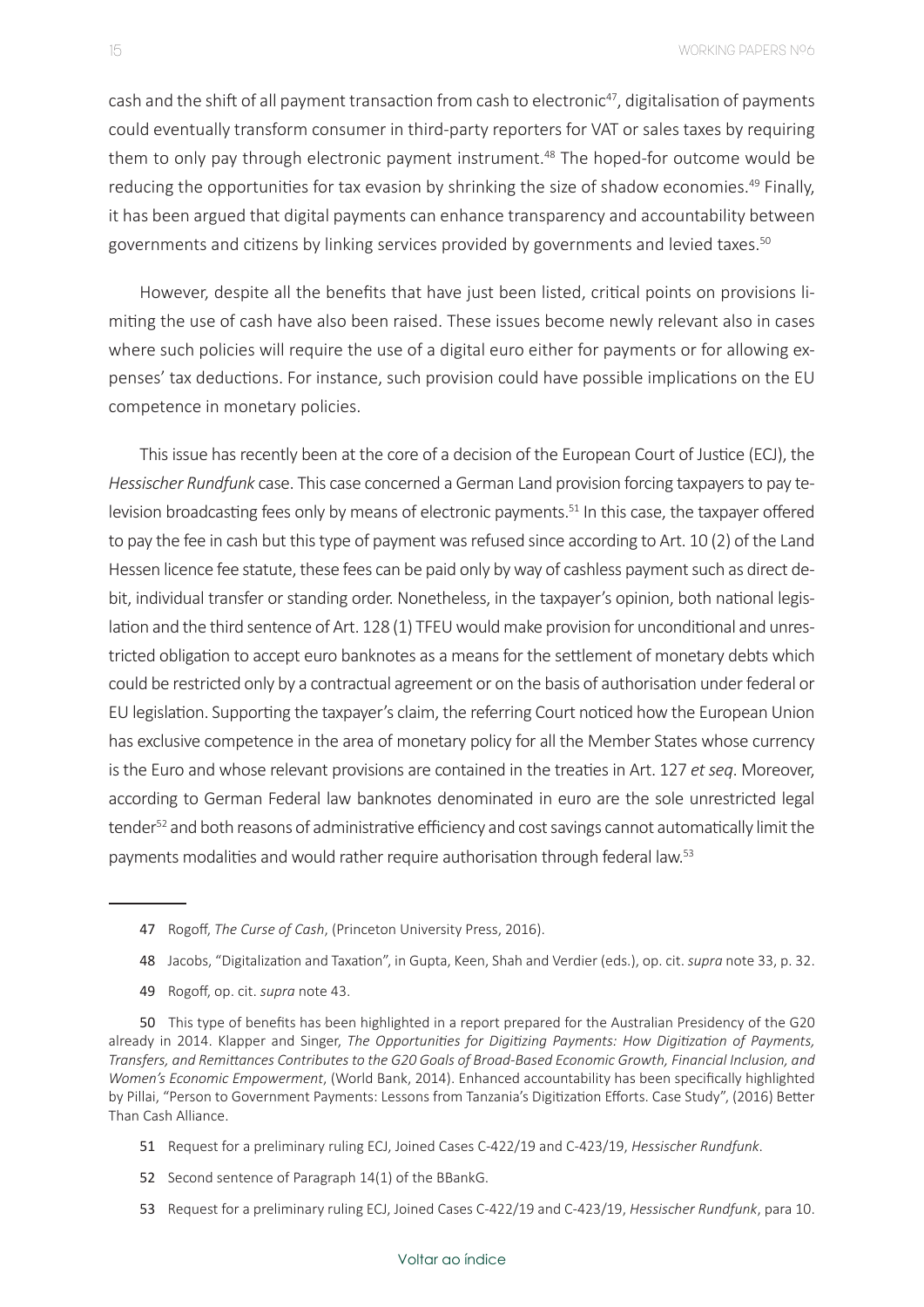

When looking at Art. 133 TFEU, it emerges that measures necessary for the use of the euro as the single currency shall be adopted at European level according to the ordinary legislative procedure, without prejudice to the powers of the European Central Bank and after consulting it. Limiting the use of banknotes, which according to Art. 128 (1) TFEU are the legal tender in the euro area<sup>54</sup>, could be considered a measure affecting the use of the euro as the single currency.<sup>55</sup> Thus, it can be challenged whether this kind of tax provisions influence monetary policy which is of exclusive EU competence for Member States part of the Eurozone. Indeed, the specific content and scope of monetary policy and the EU exclusive competence in this area keep being an object of debate<sup>56</sup>. However, as once again confirmed by the ECJ in the *Hessischer Rundfunk* case, even in absence of a precise definition of "*monetary policy*" in the TFEU, the Treaty, in the provisions relating to that policy, still defines both the objectives of monetary policy and the instruments available to the European System of Central Banks (ESCB) for implementing monetary policy itself.<sup>57</sup> Therefore, the concept of 'monetary policy' would not limited to its operational implementation<sup>58</sup>, but also entails a regulatory dimension intended to guarantee the status of the euro as the single currency.<sup>59</sup> Under the light of these foregoing considerations, according to the Court, irrespective of any exercise by the European Union of its exclusive competence in the area of monetary policy for the Member States whose currency is the euro, EU law would preclude a Member State from adopting a provision which, in the light of its objective and its content, establishes legal rules governing the status of legal tender of euro banknotes. <sup>60</sup> Nonetheless, according to the Court, EU law would not preclude a Member State from adopting, in the exercise of a competence that is the Member State's own, (such as the organisation of its public administration in the *Hessischer Rundfunk* case, but also the fight against tax evasion), a

55 *Id.*, para 7.

57 See ECJ: Case C-493/17, *Heinrich Weiss and Others*, ECLI:EU:C:2018:1000, para. 50; Case C-370/12, *Pringle*, EU:C:2012:756, para. 53, and Case C-62/14, G*auweiler and Others*, EU:C:2015:400, para. 42.

58 Under the first indent of Article 127(2) TFEU, this is one of the basic tasks of the ESCB.

59 ECJ: Joined Cases C-422/19 and C-423/19, *Hessischer Rundfunk*, ECLI:EU:C:2021:63, para.38.

<sup>54</sup> On this point, see also ECJ: Joined Cases C-422/19 and C-423/19, *Hessischer Rundfunk*, ECLI:EU:C:2021:63, para. 41: "*Article 128 TFEU, by stating, in paragraph 1, that the ECB is to have the exclusive right to authorise the issue of euro banknotes within the European Union, that the ECB and the national central banks may issue such notes, and that the banknotes thus issued are to be the only such notes to have the status of legal tender within the European Union, that article lays down rules on the issue of euro banknotes in the European Union and, in conjunction with the third sentence of the first paragraph of Article 16 of the Protocol on the ESCB and the ECB, enshrines in primary law the status of those banknotes as legal tender.*"

<sup>56</sup> Exemplificative is the tension between the ECJ and the German Constitutional Court as it emerges from their case law. ECJ: Case C-493/17, *Heinrich Weiss and Others*, ECLI:EU:C:2018:1000; Case C-62/14, *Gauweiler*  ECLI:EU:C:2015:400; Germany: *Bundesverfassungsgericht* (Germany's Federal Constitutional Court), 5 May 2020, Case 2 BvR 859/15.

<sup>60</sup> A conclusion that according to the Court shall be reached by reading the provisions contained in Article 2(1) TFEU, read in conjunction with Article 3(1)(c), Article 128(1) and Article 133 TFEU, and with the third sentence of the first paragraph of Article 16 of the Protocol on the ESCB and the ECB. ECJ: Joined Cases C-422/19 and C-423/19, *Hessischer Rundfunk*, ECLI:EU:C:2021:63, para. 58.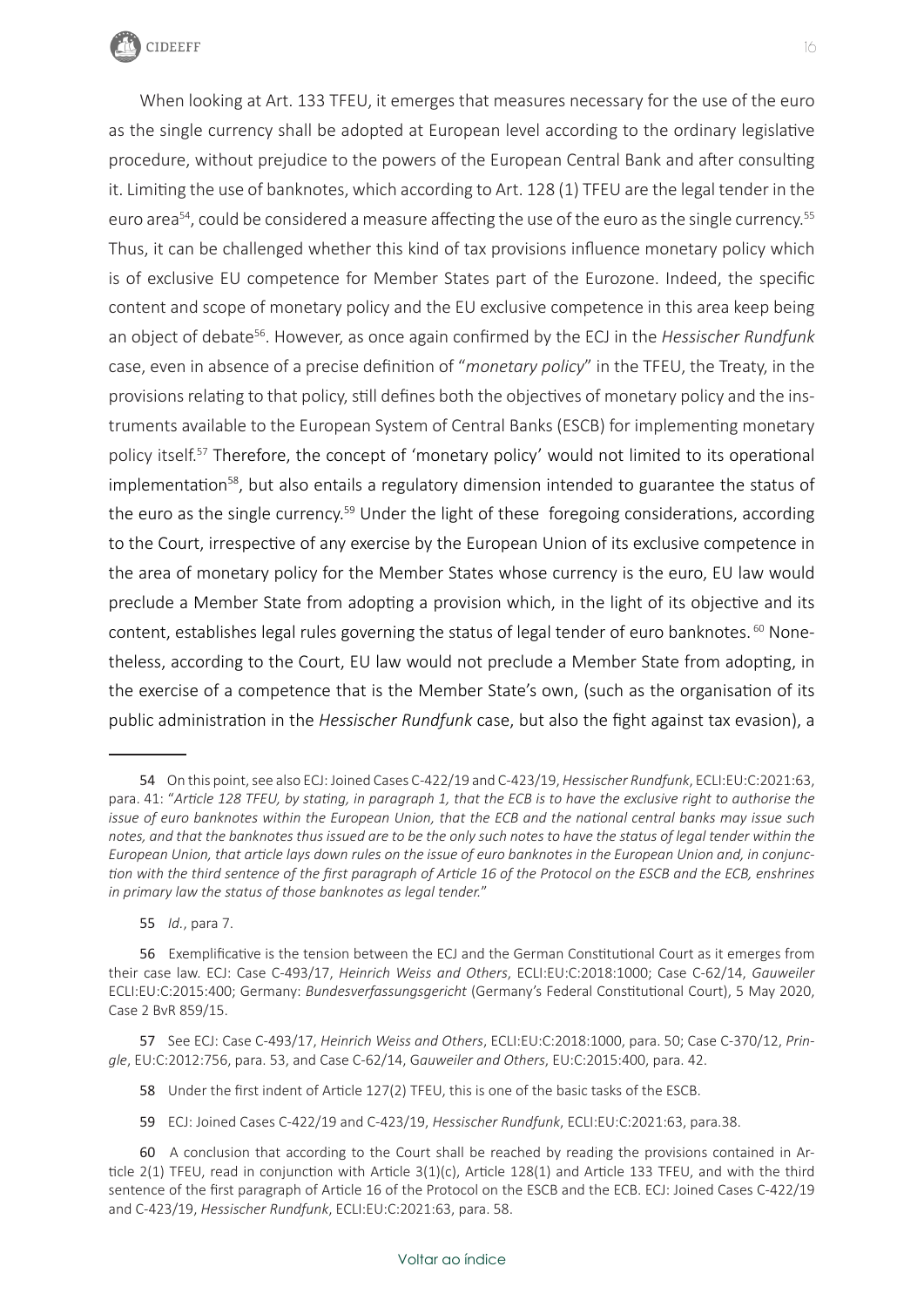provision which requires that administration to accept payment in cash for the pecuniary obligations imposed by the administration. $61$ 

Similarly, Concerning the possibility to limit payments in cash, the referring Court also cites recital n. 19 of the preamble of Regulation n. 974/98 stating that "*limitations on payments in notes and coins, established by Member States for public reasons, are not incompatible with the status of legal tender of euro banknotes and coins, provided that other lawful means for the settlement of monetary debts are available*".<sup>62</sup> Nonetheless, a more careful analysis of recital n. 19 also under the guidance of historical interpretation and considering the first part of the recital, highlights how limitations to payments in banknotes and coins shall be interpreted as referring to the transitional period from national currencies to the euro. In this case limitations on payments while granting other lawful means for settlement of monetary debts might have been needed to smooth the shift from an old legal tender to the new one, with the old local currencies losing their legal tender status six months after the end of this transitional phase, at the latest. Moreover, preambles to a community act are not legally binding.<sup>63</sup> Nonetheless, they may explain the content of a legislative measure, since the recitals in that preamble constitute important elements for the purposes of interpretation that may clarify the intentions of the author of that act.<sup>64</sup> Thus, according to the ECJ, in those circumstances, the second sentence of Article 10 and the second sentence of Article 11 of Regulation No 974/98, read in the light of recital 19 of that regulation, "*must be understood as meaning that, on the one hand, the status of legal tender of those notes and coins implies, in principle, an obligation to accept those notes and coins and, on the other hand, that obligation may, in principle, be restricted by the Member States for reasons of public interest*".<sup>65</sup>

This is indeed, the newest and most valuable contribution of the *Hessischer Rundfunk t*o the ECJ case law in the area of monetary policy. As anticipated, this judgement is the first decision concerning whether the use of legal tender banknotes and coins can be restricted by public authorities. Nonetheless, and very importantly, the possibility to restrict the acceptance of the legal tenders, according to the Court is not unrestricted. As also noted by the Advocate General in her opinion, such restrictions must be proportionate to the public interest objective pursued.<sup>66</sup> In fact, the European Court stresses that by imposing such restrictions on the exercise of their sovereign powers, the Member States are limiting the possibility, recognised by EU law,

<sup>61</sup> *Ibid.*

<sup>62</sup> Request for a preliminary ruling ECJ, Joined Cases C-422/19 and C-423/19 *Hessischer Rundfunk*, para 19.

<sup>63</sup> ECJ: Case C-162/97, *Nilsson*, ECLI:EU:C:1998:554, para 54.

<sup>64</sup> ECJ: Joined Cases C-422/19 and C-423/19, *Hessischer Rundfunk*, ECLI:EU:C:2021:63, para. 64.

<sup>65</sup> ECJ: Joined Cases C-422/19 and C-423/19, *Hessischer Rundfunk*, ECLI:EU:C:2021:63, para. 67.

<sup>66</sup> AG Conclusions, Joined Cases C-422/19 and C-423/19, *Hessischer Rundfunk*, ECLI:EU:C:2020:756, point 129.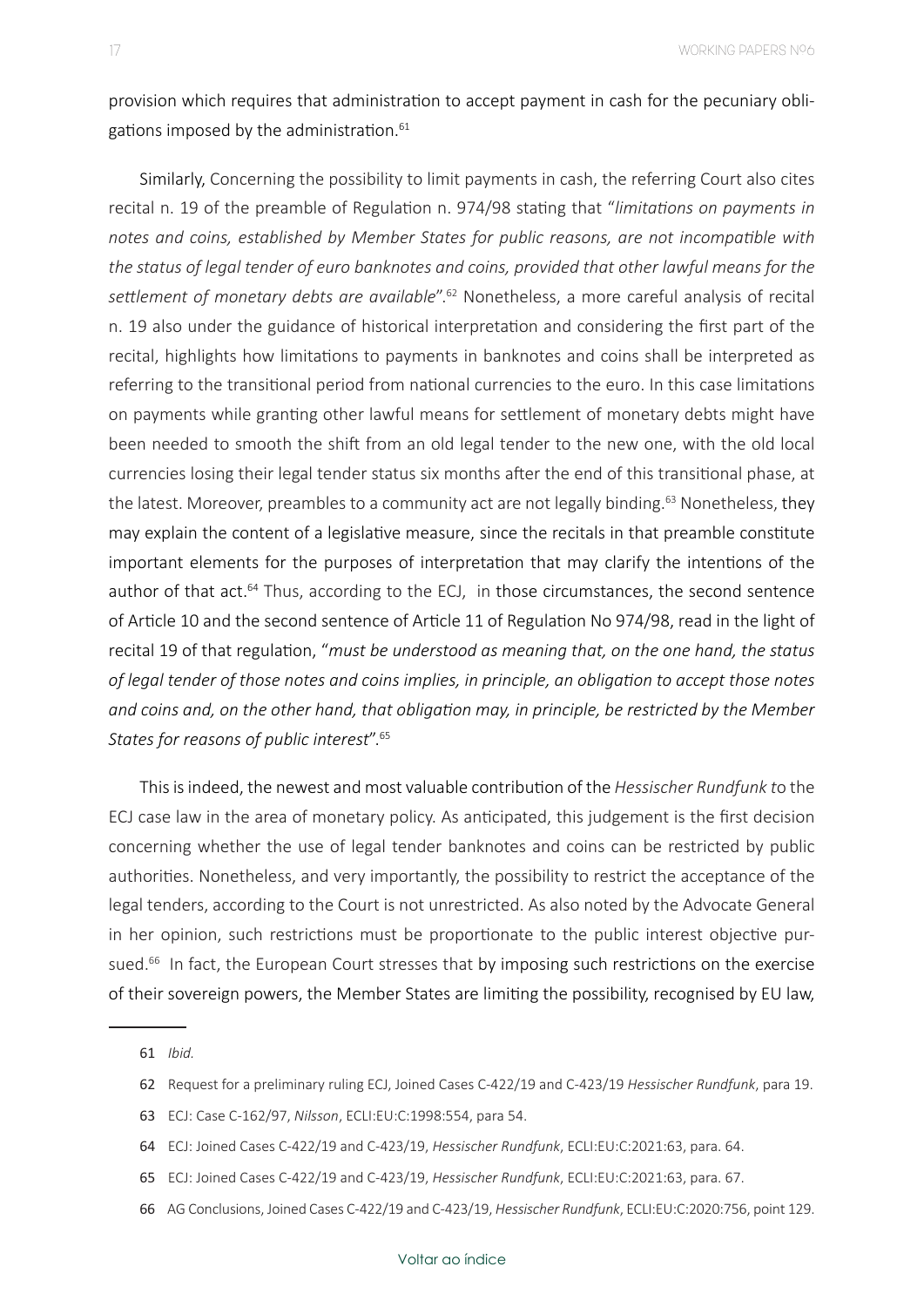

of generally discharging a payment obligation in notes and coins denominated in euro.<sup>67</sup> Thus, those Member States must ensure that the measures they take comply with the principle of proportionality<sup>68</sup>, which is one of the general principles of EU law.<sup>69</sup>

Consequently, the Court admits on one hand that EU law does not preclude the adoption of national legislation excluding the possibility of discharging a statutorily imposed payment obligation in banknotes denominated in euro. Nonetheless, the Court sets some requirements for the Member States when adopting such measures, such as:

- (i) the legislation does not have the object or effect of establishing legal rules governing the status of legal tender of such banknotes;
- (ii) that legislation will not lead, in law or in fact, to abolition of those banknotes, in particular by calling into question the possibility, as a general rule, of discharging a payment obligation in cash;
- (iii) that legislation is adopted for reasons of public interest;
- (iv) the limitation on payments in cash which the legislation entails is appropriate for attaining the public interest objective pursued; and
- (v) it does not go beyond what is necessary in order to achieve that objective, in that other lawful means of discharging the payment obligation are available.

Indeed, this decision designs a proportionality framework for the adoption of tax provisions limiting the use of banknotes and coins, which does still entail some level of vagueness, which is intrinsic to any proportionality test. At the same time, the ECJ *Hessischer Rundfunk* decision also influences the future debate on the legal tender status of CBDC. The adoption of a digital euro having the legal tender status certainly provides Member States with a stronger ground of justification for adopting tax policies limiting or discouraging the use of cash because at that point the CBDC would be equal to banknotes and coins. In other words, a digital Euro with the legal tender status will circumnavigate some of the issues raised before the ECJ in relation to tax policies fostering the use of electronic payments. However, even though no legal tender status will be recognised to CBDC, as it emerges from the ECJ *Hessischer Rundfunk* case, Member Sta-

<sup>67</sup> ECJ: Joined Cases C-422/19 and C-423/19, *Hessischer Rundfunk*, ECLI:EU:C:2021:63, para. 69.

<sup>68</sup> ECJ: Joined Cases C-422/19 and C-423/19, *Hessischer Rundfunk*, ECLI:EU:C:2021:63, para. 70, stating that "*the principle of proportionality requires, according to the settled case-law of the Court of Justice, that the measures concerned are appropriate for attaining the legitimate objectives pursued by the legislation at issue and that they do not go beyond what is necessary in order to achieve those objectives*" As previously considered, among many, in ECJ: Case C-516/17, *Spiegel Online*, EU:C:2019:625, para. 34; Case C-145/10, *Painer*, EU:C:2011:798, paras.105 and 106.

<sup>69</sup> ECJ: Joined Cases C-422/19 and C-423/19, *Hessischer Rundfunk*, ECLI:EU:C:2021:63, para. 60.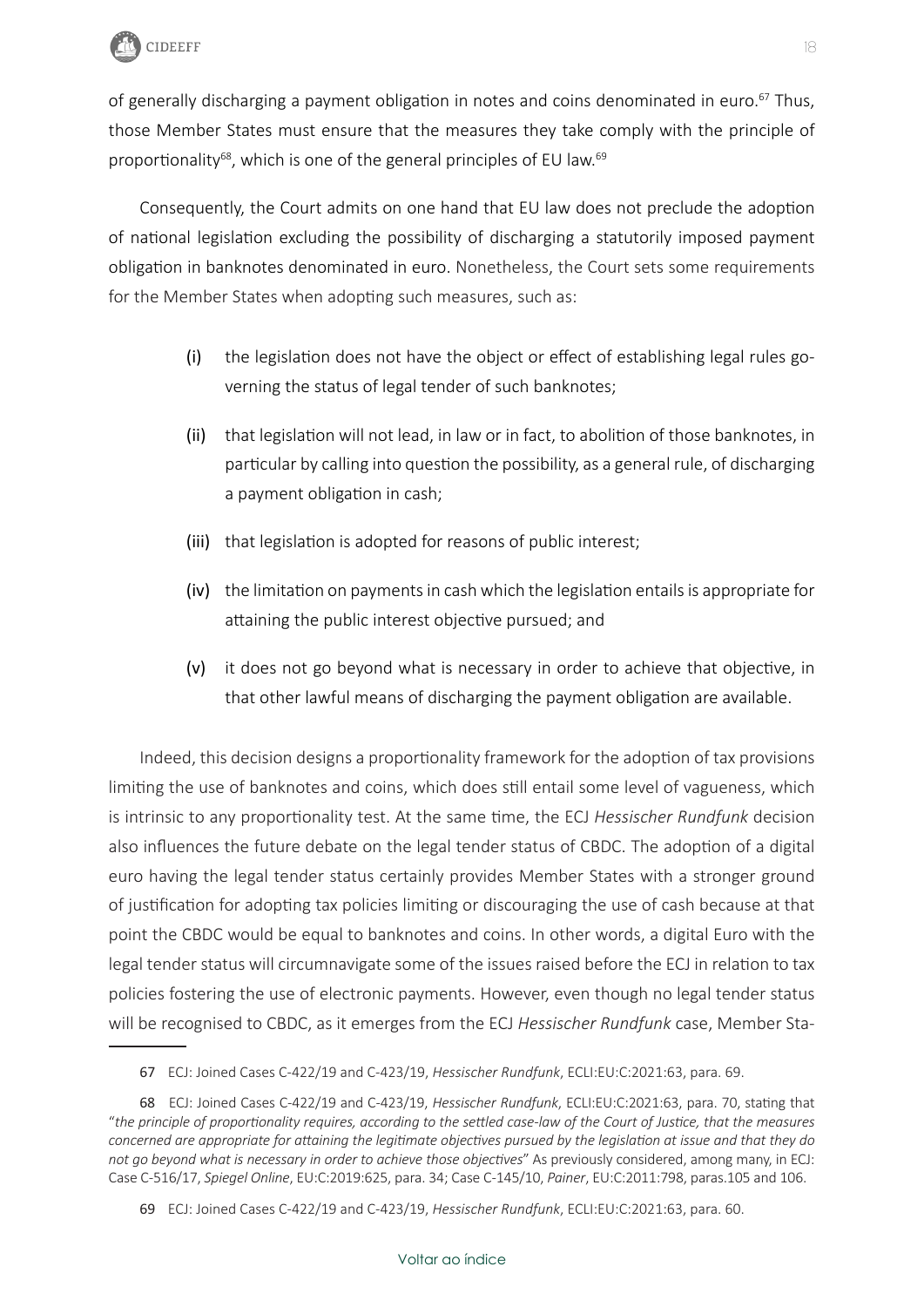tes could indeed foster the use of the CBDC at the detriment of cash for public interest reasons, such as fighting tax evasion, as long as the legal measures establishing that is proportional to the public interest it aims at fulfilling.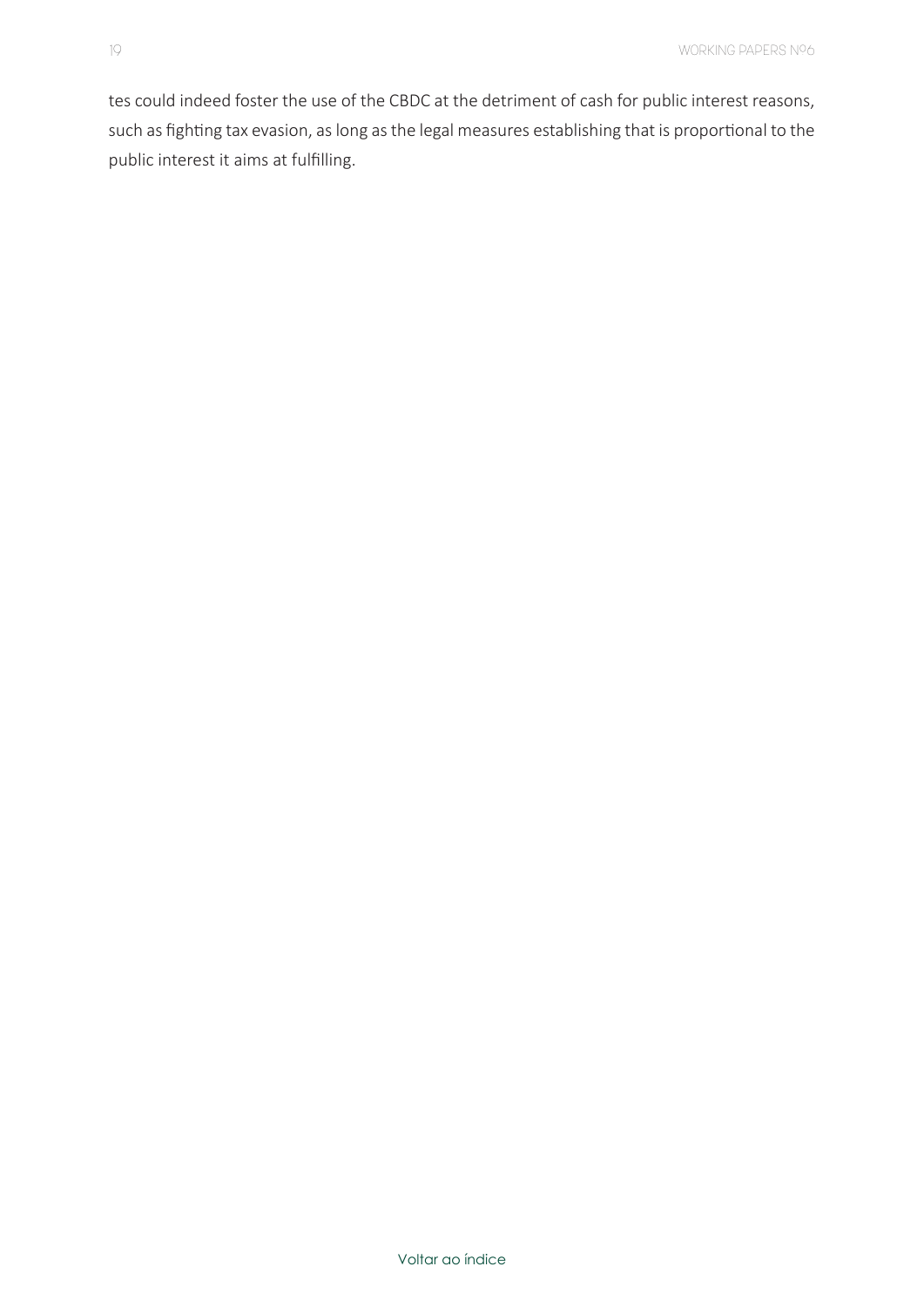## <span id="page-20-0"></span>4. Promises and perils of adopting a digital euro from a tax policy perspective

Even admitting that the Member States can legitimately introduce statutory policies limiting the use of cash for tax evasion purposes, there are still important issues that shall not be superficially dismissed. Fostering the use of electronic alternatives to traditional cash might seem incredibly appealing to reduce issues such as tax evasion because it would enable tax authorities to better monitor economic transactions. However, there are some other concerns which shall be addressed in current times, while the debate over the design, functioning and adoption of CBDCs, such as also a digital euro, is still ongoing.

The first area of concern is data protection. The increasing use of digital forms of cash, the electronic recording of those transactions and the exchange of the relevant information between different stakeholders at national and international level require taking into consideration which information and how those data will be exchanged in order to protect taxpayers' right to privacy<sup>70</sup>. Moreover, while through CBDCs it could be possible to seize the opportunity and ensure a higher level of financial inclusion, there is still the need for major and serious improvements to bridge the so-called digital divide. On the wave of the digital divide gaps that have emerged during the Covid-19 pandemic, this seems the right moment to address how to guarantee proper access to good and stable internet connections and ensure that citizens have reached a sufficient level of digital literacy when interacting with public administrations, including tax authorities. The infrastructural systems allowing digital payments also becomes crucial and together with the level of taxpayers' digital literacy, it will not only determine the success of those policies but more fundamentally, it could lead to unequal treatment of taxpayers.

<sup>70</sup> Besides constitutional provisions protecting this right which can be found at constitutional level depending on the Member State, at European level this right is enshrined both in Art. 8 European Convention on Human Rights and Articles 7 and 8 of the Charter of Fundamental Rights of the European Union.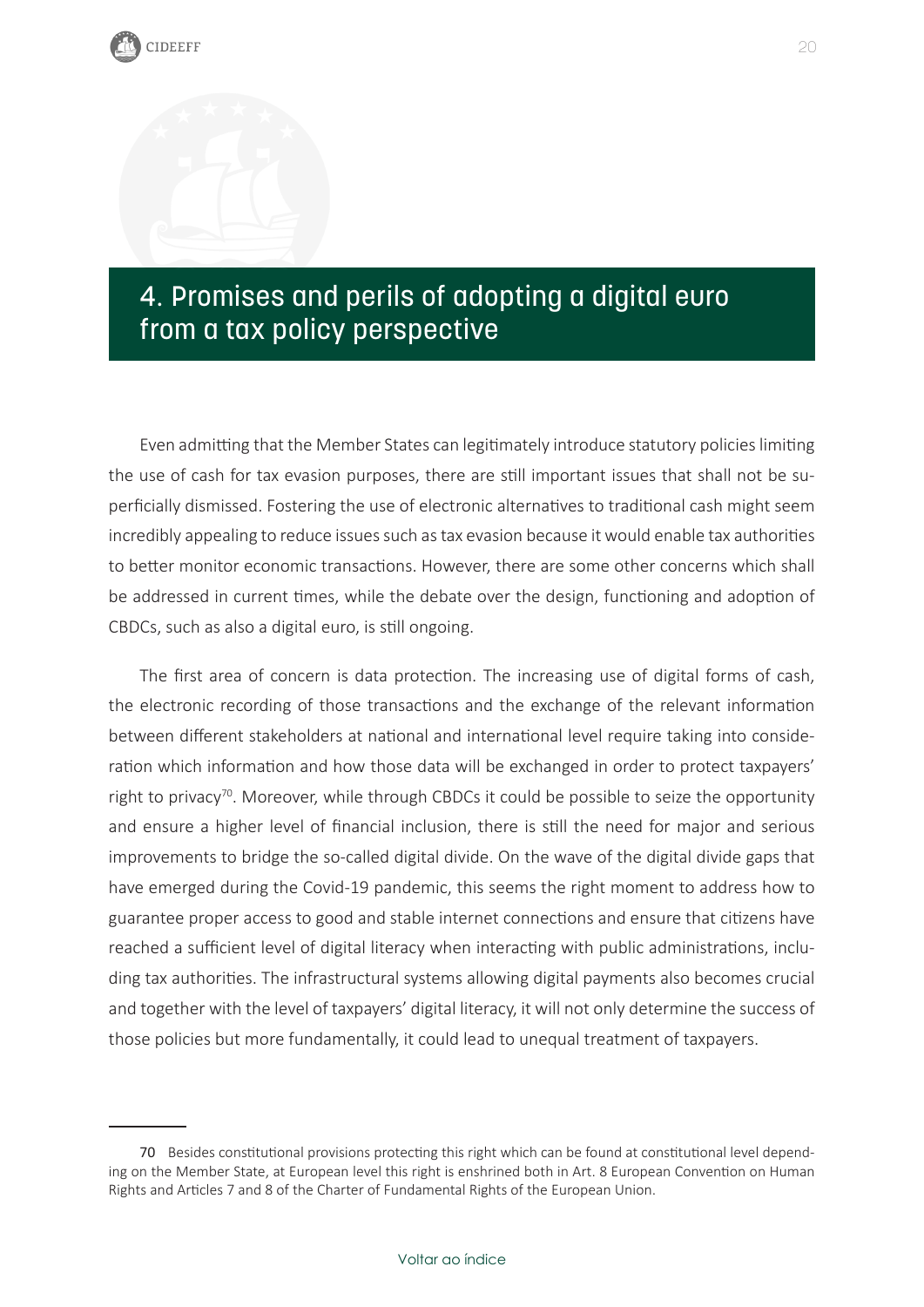21 WORKING PAPERS Nº6

#### **4.1 Data protection concerns**

A digital euro can allow the monitoring of each transaction involving this type of payments. However, this also entails that in cases where a CBDC is issued by the central bank where taxpayers' accounts are directly held, that central banks will have a complete overview of all possible taxpayers' information and data. These data can certainly be relevant for tax authorities as well. As previously highlighted, there is a great interest by tax administrations to monitor transactions aiming at preventing tax evasion and fraud. Thus, the availability of the data collected by the central banks will enable them to better scrutinize possible evasion and fraud cases. At the same time, even in the case where commercial banks will be involved in the circulation of CBDCs and citizens will still be holding accounts there, those information will still need to be exchange with the tax authorities based on the current exchange of information framework.<sup>71</sup>

However, the transfer or access to data held by the Central Banks or commercial banks and the subsequent transfer of those data to other tax authorities raise additional privacy concerns that shall be taken into account already when designing a CBDC. As it has emerged from a recent public consultation launched by ECB from October to January 2021, privacy has emerged as the key feature that a digital euro should offer, according to respondents to the public consultation.<sup>72</sup>

At the moment, tax authorities have already access to information hold by commercial financial institutions and they are already automatically exchanging this type of data. This is the result of the great effort of the last years to strengthen cooperation among tax authorities aiming at fighting tax evasion at fraud. Outcomes of this effort in the area of tax cooperation can be seen both at international and European level. At international level, the OECD Council approved in 2014 a Common Reporting Standard (CRS) aimed at calling jurisdictions to obtain information from financial institutions and automatically exchange that information with other states.<sup>73</sup> Similarly, Directive n. 2014/107/EU<sup>74</sup>, closely based on the OECD CSR, has introduced an obligation for EU Member States to obtain information from financial institutions and exchange that information with the Member State of residence of the taxpayer on an annual basis. Moreover, Directive n. 2016/2258/EU<sup>75</sup> has provided for a legal basis enabling tax authorities to have access to anti-money-laundering information. It goes without saying,

74 *See* note 58.

<sup>71</sup> Council Directive 2014/107/EU of 9 December 2014 amending Directive 2011/16/EU as regards mandatory automatic exchange of information in the field of taxation, O.J. 2014, L 359.

<sup>72</sup> ECB, Eurosystem report on the public consultation on a digital euro, April 2021, p. 11.

<sup>73</sup> To provides a practical guide to implementing the CRS to both government officials and financial institutions, the OECD has also published a [CRS Implementation Handbook.](https://www.oecd.org/ctp/exchange-of-tax-information/implementation-handbook-standard-for-automatic-exchange-of-financial-account-information-in-tax-matters.htm) OECD, *Standard for Automatic Exchange of Financial Account Information in Tax Matters: Implementation Handbook*, (OECD, 2018).

<sup>75</sup> Council Directive (EU) 2016/2258 of 6 December 2016 amending Directive 2011/16/EU as regards access to anti-money-laundering information by tax authorities, O.J. 2016, L 342.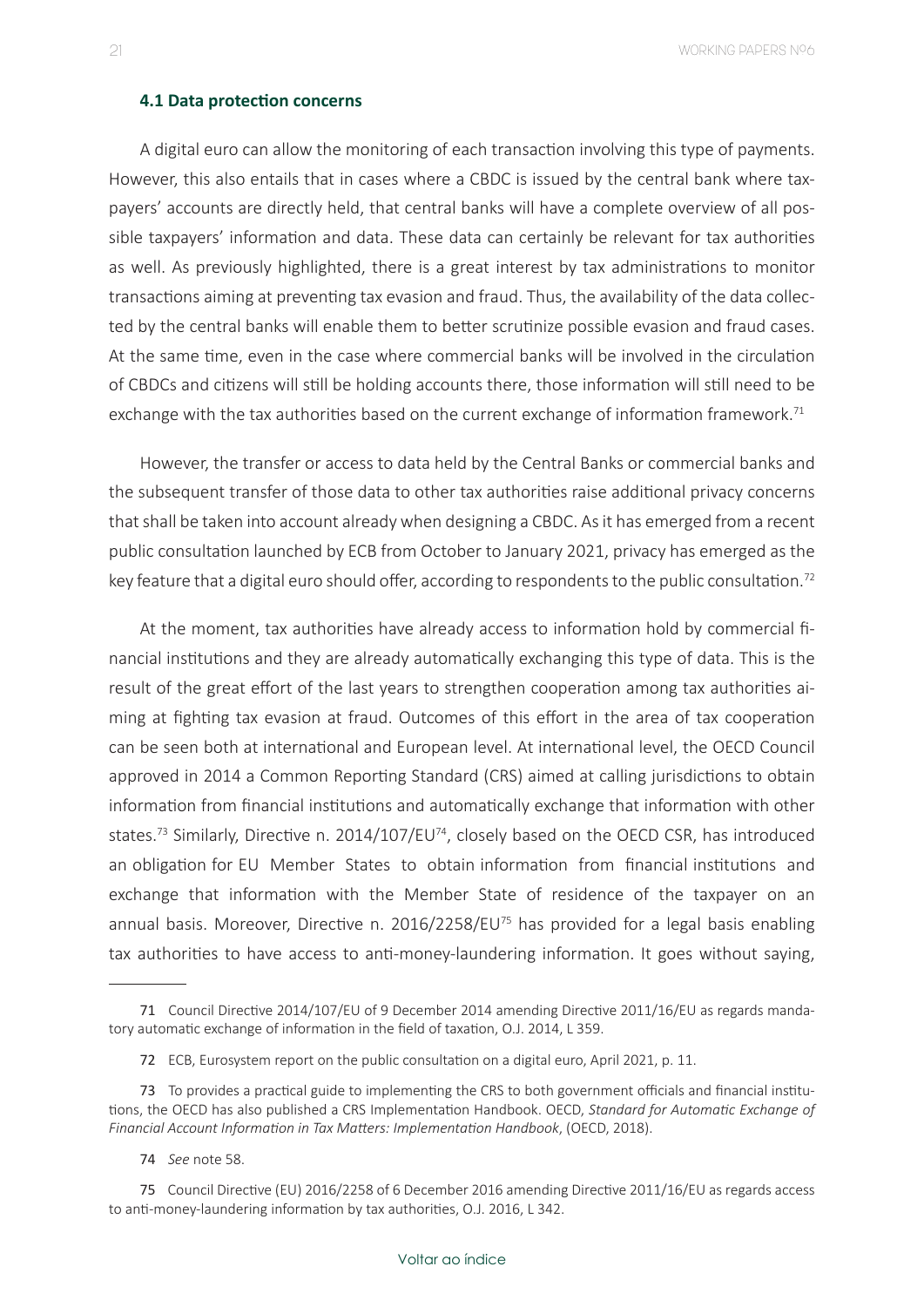

that once data will be gathered by central banks in relation to transactions where a digital euro has been used and this data will be made available to tax authorities, the same data will also be transmitted to AML and foreign tax authorities. Indeed, the type of technologies on which a CBDC will be based can make an important difference in the level of data protection risk. For instance, the use of a distributed ledger or a centralized system will differently impact on how tax authorities will be given access and then will be able to forward those data. Furthermore, whether the CBDC will be issued directly by central banks or through the involvement of commercial banks and whether these CBDC will be made available to the broad public or just to a close targeted audience, will make difference in how personal and non-personal data will be stored and transferred among several or few different types of stakeholders.<sup>76</sup>

Tax policies limiting the use of cash while fostering electronic payments and the use of a CBDC can contribute to the gathering of data deriving from these transactions. This information can be then used for different purposes, such as the maintenance of a risk assessment and management tool but also as a basis for improving future policies. Previous literature in the area of automatic exchange of information between tax authorities has highlighted already existing privacy issue<sup>77</sup> and this scholarly work can certainly offer a first guideline on how to address problems that new technologies might even exacerbate in the future.

The General Data Protection Regulation (GDPR)<sup>78</sup> also offers protection to taxpayers' privacy when his/her data are collecting and processed.<sup>79</sup> Since tax policies pursue a general public purpose object, the possibility to collect and process personal information in the area of taxa-

78 Regulation (EU) 2016/679 of the European Parliament and of the Council of 27 April 2016 on the protection of natural persons with regard to the processing of personal data and on the free movement of such data, and repealing Directive 95/46/EC (General Data Protection Regulation),OJ 2016, L 119.

<sup>76</sup> A different technology and the different number and type of stakeholders which will be involved in the collection and transmission of data highly matters also in terms of cyber-security.

<sup>77</sup> Wöhrer, *Data protection and taxpayers' rights: challenges created by automatic exchange of information*, (IBFD, 2018); Huang, "Ensuring taxpayer rights in the era of automatic exchange of information: EU data protection rules and cases", 46 Intertax 3, (2018), pp. 225-239; Krähenbühl, "Personal Data Protection Rights within the Framework of International Automatic Exchange of Financial Account Information", 58 European Taxation 8, (2018), pp. 354-362. Concerns raised before the entry into force of the GDPR: Moreno González, "The automatic exchange of tax information and the protection of personal data in the European Union: reflections on the latest jurisprudential and normative advances", 25 EC tax review 3, (2016), pp. 146-161; P. Baker, "Privacy rights in an age of transparency: a European perspective", 82 Tax notes international 6, (2016), pp. 583-586.

<sup>79</sup> On the relevance of GDPR provisions in the area of taxation, specifically referring to profiling and automated decision making see Scarcella, "Tax compliance and privacy rights in profiling and automated decision making", 8 Internet Policy Review 4, 2019; De Raedt, "The impact of the GDPR for tax authorities", Revue du droit des technologies de l'information, (2018), pp. 129-144; Ehrke-Rabel, "Big data in tax collection and enforcement", in Haslehner, Kofler, Pantazatou, & Rust (Eds.), *Tax and the Digital Economy: Challenges and Proposals for Reform*, (Kluwer Law International, 2019); Ehrke-Rabel, "Profiling im Steuervollzug", 101 FinanzRundschau 2, (2019), pp. 45–58. Regarding the relevant GDPR provisions concerning the use of big data by tax authorities, a sphere of application which could also become significant in relation to the data gathered by central banks and tax administrations through the implementation of a digital euro, refer to Mazzoni, "(Re)defining the Balance between Tax Transparency and Tax Privacy in Big Data Analytics", 72 Bulletin for International Taxation 11, (2018), pp. 656-663.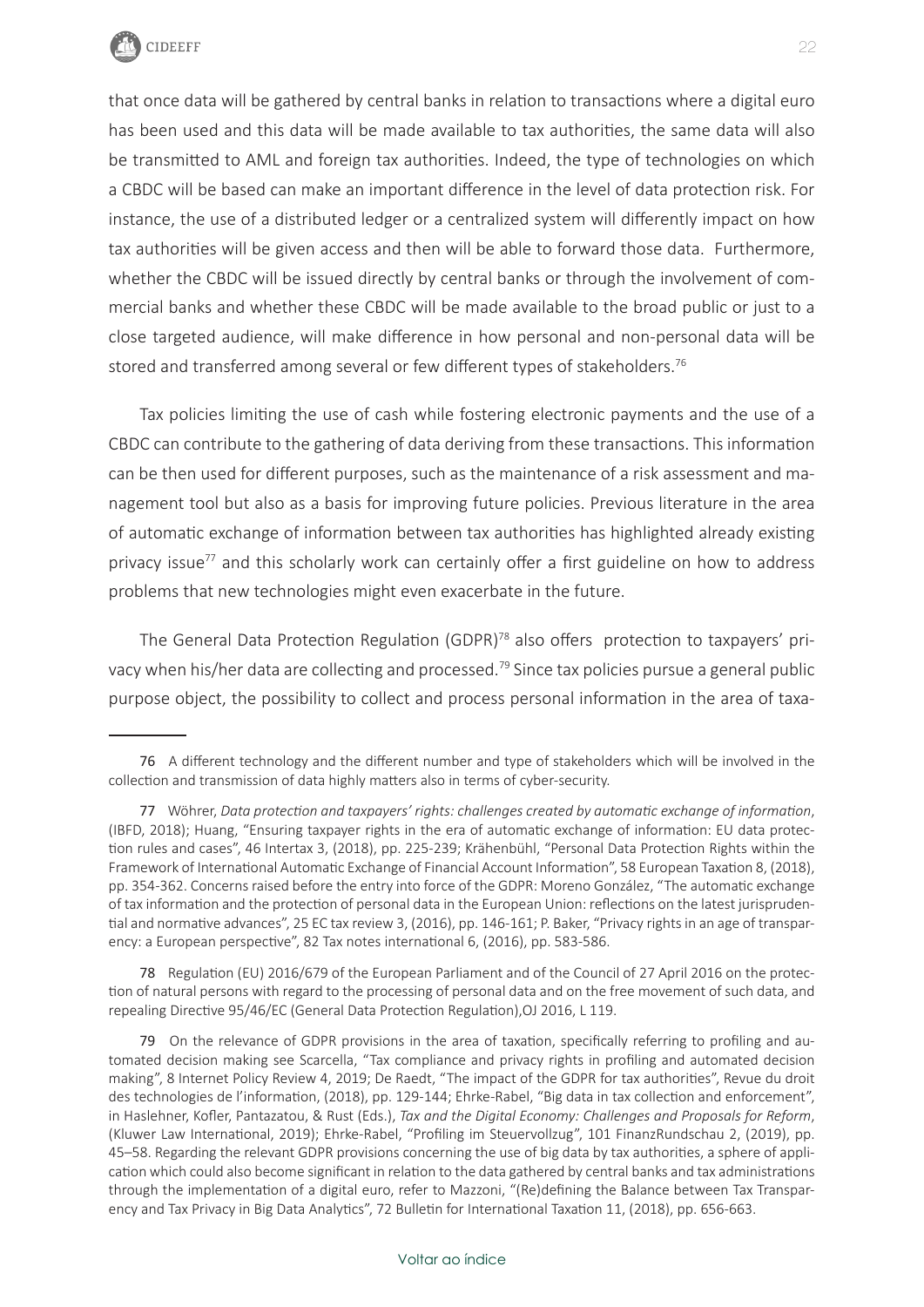tion represents one of the fields of exception in the GDPR's application. In fact, Art. 23 (1) GDPR when setting out the areas in which Union or Member State law could restrict the GDPR's scope of application (Articles 12 to 22) through legislative measures, expressly mentions at letter e) the area of taxation. However, the legislative measures allowing a more permissive collection and processing of data in the area of taxation shall nonetheless contain *at least* specific provisions indicating information such as: the purposes of the processing, the categories of personal data, the scope pursued by such measure, the safeguards put in place to prevent abuse or unlawful access or transfer, the storage periods, the risks to the rights and freedoms of data subjects and the right of data subjects to be informed about the restriction of their data protection rights unless rendering vain the overall restricting measure.<sup>80</sup>

Thus, also in the case of policies imposing the use of digital payments which might impact on taxpayers' privacy rights, there must be a precise legal basis and the legislative measure must report the indications listed in Art. 23 (2) GDPR. However, there is another major requirement imposed by Art. 23 GDPR to policies restricting data protection rights and obligations, namely: these restrictions must respect the essence of the fundamental rights and freedoms and must be necessary and proportionate measures in a democratic society. Consequently, the aim pursued by the restricting measures and their impact on taxpayers' privacy rights must be tested in the light of necessity and proportionality.<sup>81</sup> The debate on how to strike the balance between taxpayers' privacy rights and the public interest in fighting tax evasion when tax administrations deploy new technologies is still *in fieri* and the possible adoption of a digital euro and how its design will affect tax policies shall also be included in this debate.

#### **4.2 Digital Divide concerns**

Undoubtedly, the possible advantages of the current e-government trend<sup>82</sup> have clearly emerged during the Covid-19 pandemic, where suddenly every type of public service started to be

<sup>80</sup> The complete list of the information that needs to be contained in the legislative measure referred to Art. 23 (1) GDPR can be found at Art. 23 (2) GDPR.

<sup>81</sup> Data protection authorities have already started to test the proportionality of tax measures involving the collection and processing of an incredible amount of data. For instance, the Italian Data Protection Authority has intervened more than once on tax policies impacting taxpayers' privacy rights. The most recent intervention has been an opinion in the area of electronic invoices where it has raised some issues with reference to the recent extension, by the legislator and the tax administration, of the scope for which non-relevant tax data collected through electronic invoices could be used for auditing purposes. *See* Garante per la Protezione dei Dati Personali, Parere sullo schema di provvedimento del Direttore dell'Agenzia delle entrate concernente Regole tecniche per l'emissione e la ricezione delle fatture elettroniche per le cessioni di beni e le prestazioni di servizi effettuate tra soggetti residenti e stabiliti nel territorio dello Stato e per le relative variazioni, n. 133, 9 luglio 2020. [https://www.garanteprivacy.it/](https://www.garanteprivacy.it/web/guest/home/docweb/-/docweb-display/docweb/9434785) [web/guest/home/docweb/-/docweb-display/docweb/9434785](https://www.garanteprivacy.it/web/guest/home/docweb/-/docweb-display/docweb/9434785).

<sup>82</sup> E-government is generally understood as the use of information and communication technologies (ICTs) to deliver government services to citizens and businesses in a more efficient way. Among many, for an overview of the definition and activities included in the wording "e-government", please refer to Von Waldenberg, "Electronic government and development", European Journal of Development Research 16, (2004), pp. 417-432; Brown, "Electronic government and public administration", 71 International Review of Administrative Sciences 2, (2005), pp. 241-254.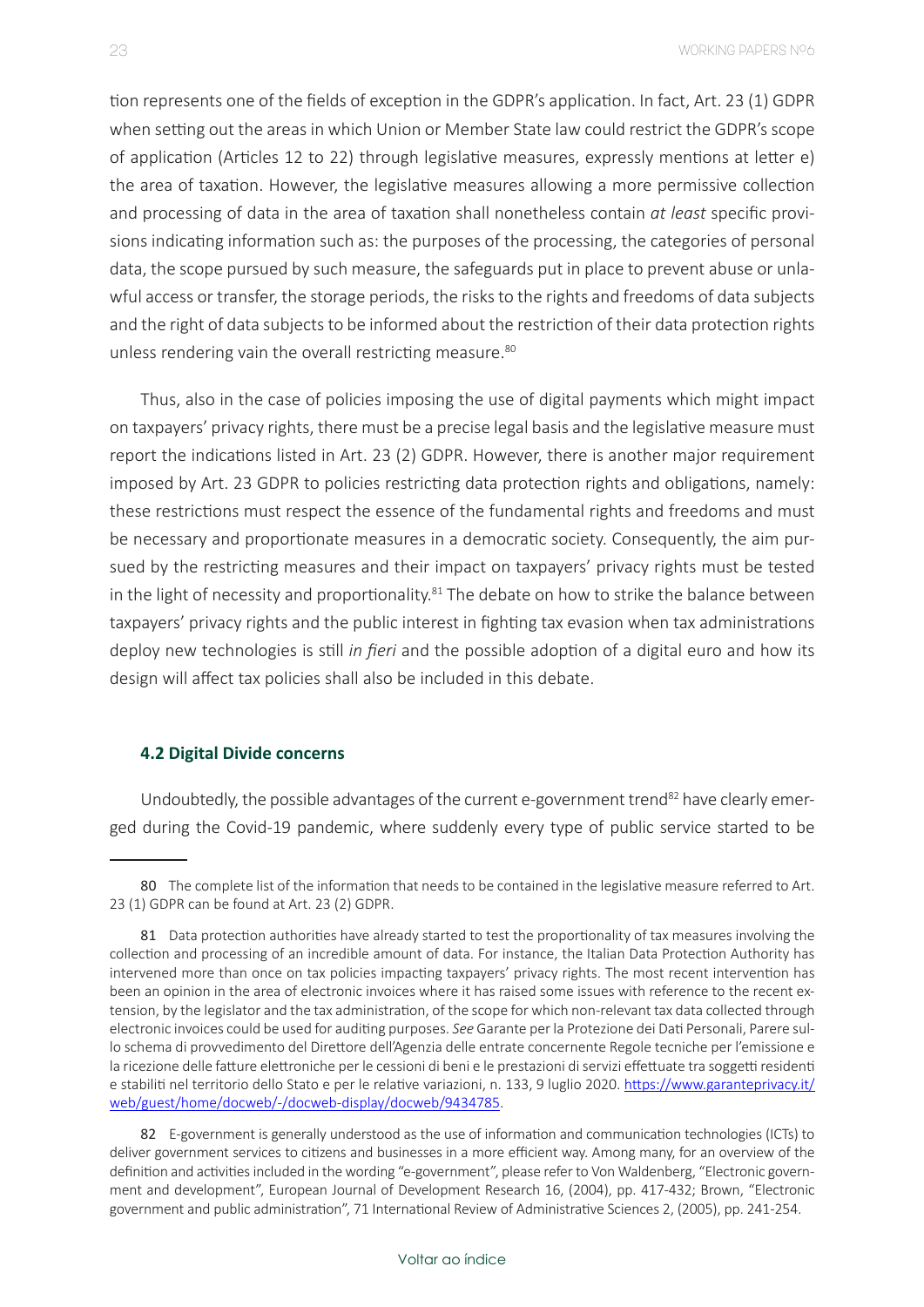

delivered in digital form. However, the pandemic has not only opened our eyes on the possibilities offered by new technologies, but it also showed the differences in terms of population access to and availability of new technologies depending on geographical, economic and cultural aspects. This gap, which finds its roots way before the outbreak of the Covid-19 pandemic, has been given a precise name by policymakers and scholars: "digital divide". The "digital divide" concept has been generally defined as "*the gap between individuals, households, businesses and geographic areas at different socio-economic levels with regard to both their opportunities to access information and communication technologies (ICTs) and to their use of the internet for a wide variety of activities*".83

Under the aegis "*facis de necessitate virtutem*" many citizens that before the Covid-19 crisis had never used digital services provided by either private or public providers started to get acquainted and familiar with this type of technological solutions. Nevertheless, when more and more public services are offered only online, discrepancies in digital literacy and accessibility to digital solutions can widen inequalities among citizens even in developed countries.<sup>84</sup> Similarly, when tax policies require the cashless payment of taxes or when expenses are deductible only when electronic and digital means of payment were used, it follows that the digital divide affects the outcome and consequences of these policies as well. The same fate awaits tax policies limiting cash payments in favour of the digital legal tender form of the euro. Thus, digital divide concerns shall be addressed before adopting a CBDC and additional tax policies favouring it over cash.

Digital divide issues arise mainly in relation to the level of connectivity and digital literacy. With reference to the first area of concern, the impossibility to rely upon a good and sufficient connection makes compliance to some of these provisions impossible or more expensive solely based on the physical location of the taxpayers. Previous studies have shown how there is a substantial gap between urban and rural fixed broadband penetration rates which even though is slightly improving has remained the same in the last 9 years. $85$  The lack of good connection

<sup>83</sup> OECD, *Understanding the Digital Divide*, (OECD, 2001), p. 5. However, a more complex and rich definition looking also at social stratification from a Weberian perspective has been developed almost 15 years afterwards by scholars. Blank and Groselj, "Examining Internet use through a Weberian lens", International Journal of Communication 9, (2015), pp. 2763-2783.

<sup>84</sup> Highlighting how connected citizens in developed countries are also affected by the digital divide and are increasingly being excluded because of the increasing digitalization of public services: Ranchordás, "Connected but Still Excluded? Digital Exclusion beyond Internet Access", in Ienca, Pollicino; Liguori; Stefanini, and Andorno (Eds.), *The Cambridge Handbook of Life Sciences, Informative Technology and Human Rights*, (Cambridge University Press, 2021, forthcoming); Id., "The digitalization of government and digital exclusion: setting the scene", in Ferreira Mendes and Blanco de Morais (eds.), *Direito Publico e Internet: Democracia, Redes Sociais e Regulação do Ciberespaço*, (FGV Publicacoes/IDP/ Univ. Lisboa, Public Governance 4.0, 2020, forthcoming).

<sup>85</sup> European Commission, Digital Economy and Society Index (DESI) 2020, p. 27-28. According to this study, in 2019 only 68% of rural households in the EU had a fixed broadband subscription. The highest figures were registered in the Netherlands, the UK and Luxembourg while in Bulgaria and Finland less than half of rural households are subscribed. In terms of gaps between urban and rural penetration rates, these were almost identical in the Netherlands, the UK, Luxembourg, Germany, Denmark, Sweden and Belgium. Nevertheless, in many other Member States (*e.g.* Bulgaria, Finland, Latvia, Romania, Italy, Poland, Lithuania, Malta, Portugal, Greece, France and Spain), there are significant gaps of 12-30 percentage points between urban and rural take-up and fixed rural take-up is below 63%. These studies do not provide references to connectivity by businesses but only the level of integration in digital technology and only for large and SMEs businesses and in any case, no data is analysing rural and urban areas.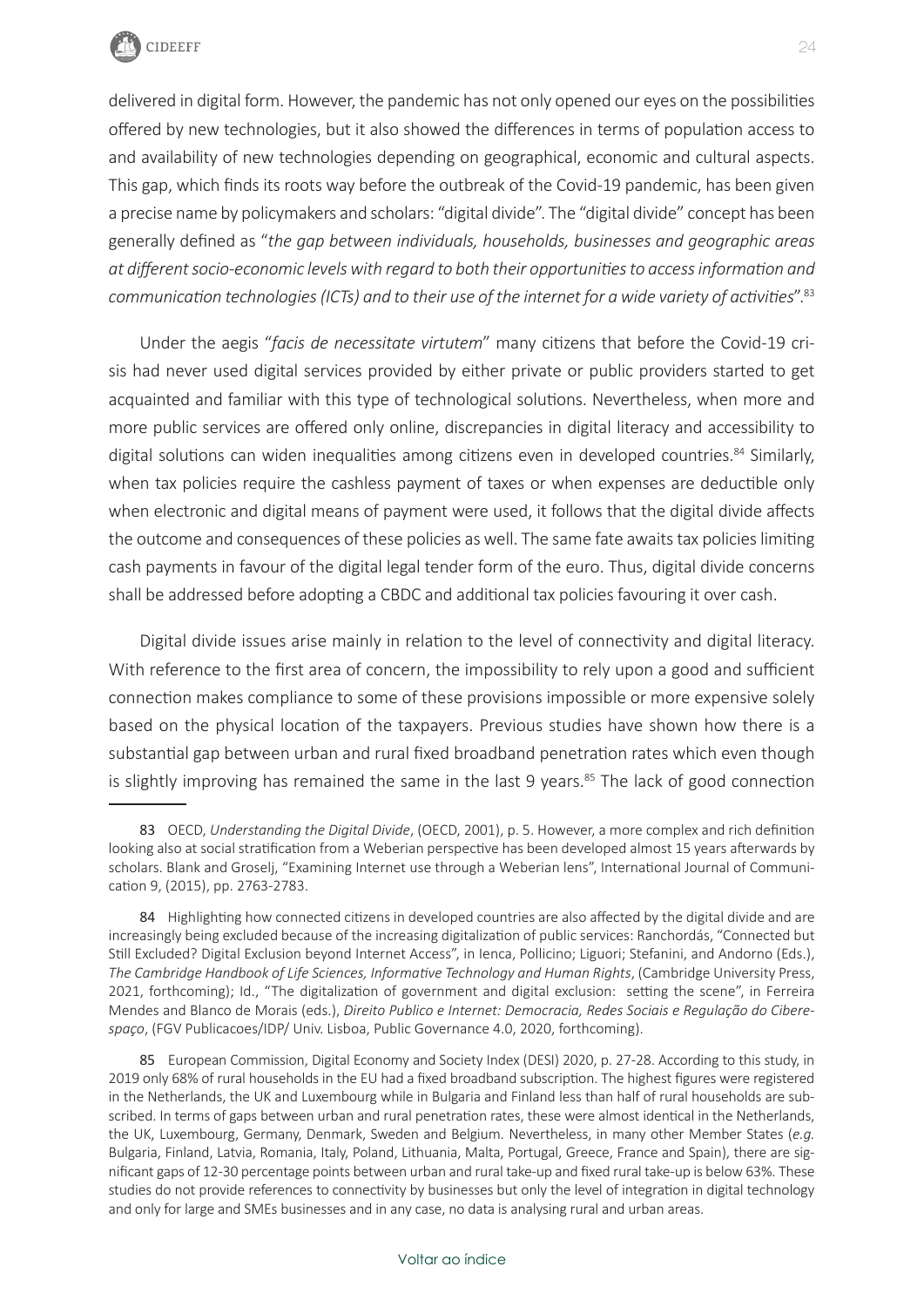could consequently result in a different treatment among taxpayers based on conditions for which there is little the taxpayer can do.

The impossibility to proceed to cashless payments because lacking good telecommunication or broadband coverage creates issues also in cases where expenses are deductible only if the payment was made in electronic or digital form. In such cases, if there is no possibility to proceed with the electronic or digital payment and the taxpayer will need to pay in cash, he or she will lose his or her right to deduct those expenses. Indeed, the possibility to deduct certain expenses is one of the cornerstones of the progressivity of the income tax system. Not allowing taxpayers to deduct expenses that were paid with other forms of legal tenders will lead to the unequal treatment of taxpayers based on the type of payment they have used, and which might not only depend on their personal preference. Thus, the taxable base will be based not on the actual ability to pay of the taxpayer but whether a certain means of payment was used. This will not only lead to the breach of the ability principle, one of the fundamental principles of taxation, but also more generally to the violation of core constitutional values, such as the principle of equality.<sup>86</sup> Scholars have already highlighted how the constitutional dimension of deductions and exemptions adopted to spare from taxation the income of the taxpayer allowing a minimum subsistence is not only a derivation of the ability to pay principle but it is a concrete expression of the notion of human dignity, since taxation shall not lead to increased poverty under minimum survival standards.<sup>87</sup> Since human dignity constitutes a core value of EU primary law<sup>88</sup> and it is the first fundamental right protected by the Charter<sup>89</sup>, it derives that such a breach of the ability to pay principle would be constituting a violation of the EU Charter of fundamental rights and other provisions of EU primary law. Moreover, in some States, expenses in the area of healthcare, education, sport activities and others can also be linked to other constitutional protected values. Hence, this type of provisions does not only lead to possible unequal treatment but might also prevent taxpayers to fully enjoy his/ her constitutional and fundamental rights.

However, investments in infrastructure might not be enough. The lack of digital literacy skills or the impossibility to afford a digitally-enabled device and/or an Internet Service Provider

<sup>86</sup> Burgeois, "Constitutional framework of the different types of income", in Peeters (ed.), *The Concept of Tax*, (IBFD, 2005), p. 83 et seq.

<sup>87</sup> Englisch, "Ability to Pay in European Tax Law", in Brokelind (ed.), *Principles of Law: Function, Status and Impact in EU Tax Law*, (IBFD, 2014), pp. 439-464.

<sup>88</sup> Art. 2 Treaty of the European Union.

<sup>89</sup> Art. 1 Charter of the Fundamental Rights of the European Union. Human dignity is also addressed in the Preamble of the Charter.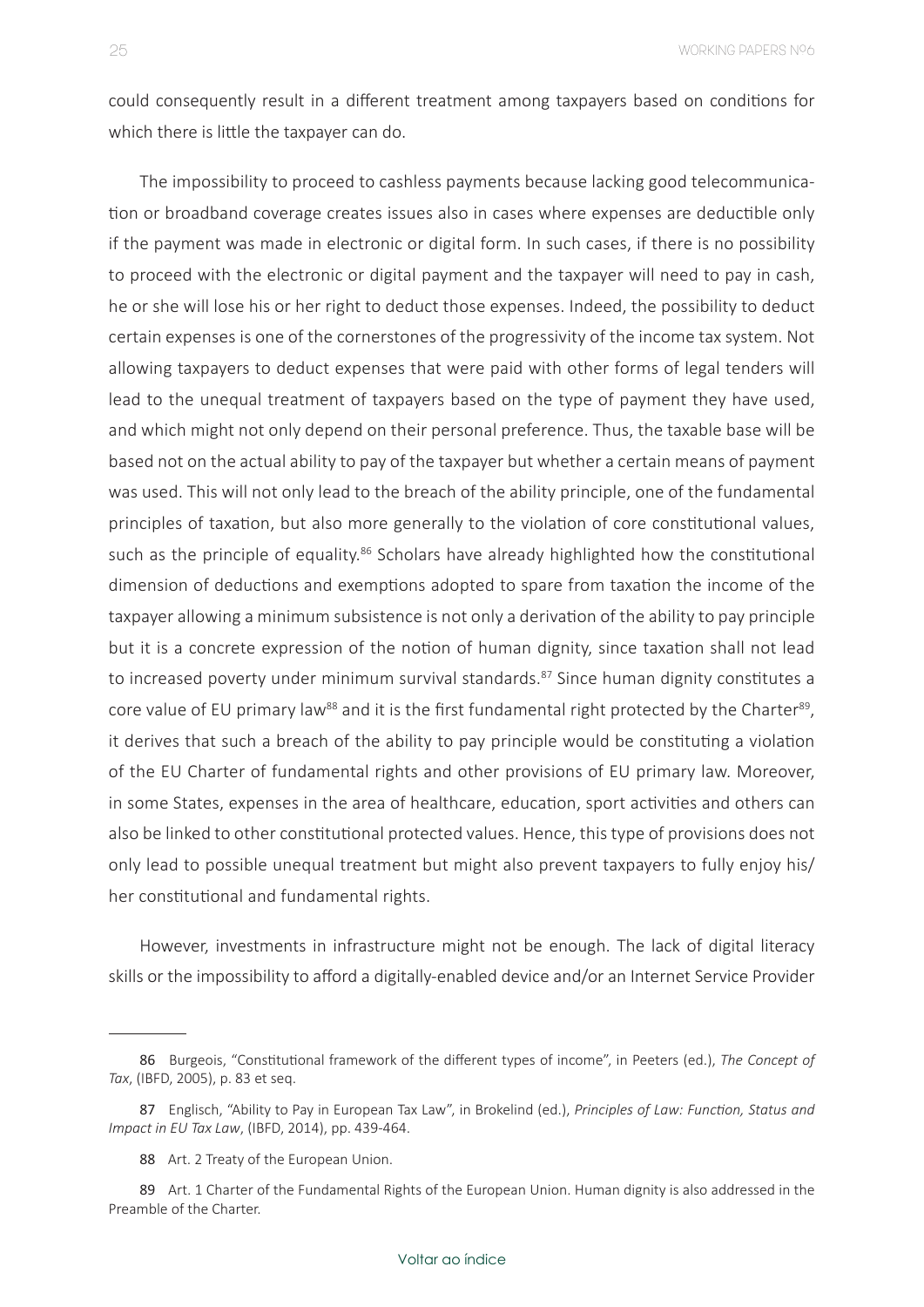

(ISP) contract, strengthen the association between financial exclusion and social exclusion<sup>90</sup> and as previous studies have shown, it confutes the assumption that in the overall Global North digital non-participation is simply a matter of personal choice.

When looking at the Digital Economy and Society Index (DESI) whose data for 2019 were released in the middle of the pandemic, it emerges that there are still too many EU citizens that have never used the internet and many of them belong to vulnerable categories. It can be easily assumed that the percentage of internet usage as well as online services, whether provided by private or public stakeholders, might have increased due to the pandemic. Nonetheless, what emerges from the last DESI data is still very significant in order to take consciousness of what still needs to be done and before taking further steps favouring electronic and digital payments over cash. Especially in relation to granting expenses deduction only in cases where electronic and digital payment systems were used, financial and digital literacy of the taxpayers must be taken into consideration. As it concerns digital literacy, the DESI data shows how within the European Union there are still strong discrepancies among countries in the number of internet active users.<sup>91</sup> In some Member States, over one-quarter of the population still does not regularly go online (*e.g.* 33% of Bulgarians and 28% of Romanians)<sup>92</sup>. Despite the 2019 slight decrease in the share of people who have never gone online and that we can expect a similar trend in 2020, in 2019 the current share of 9.5% unconnected people in the EU warrants further action. $93$  Moreover, data shows that most active internet users are young individuals (97% of those aged between 16 and 24 are regular internet users), those with a high level of formal education (97%) and students (98%)<sup>94</sup> whereas there is still a high number of non-users among people with no or low education levels (24%), those aged between 55 and 74 (23%), and retired and inactive people (26%). From these data, it clearly emerges that some of the most vulnerable members of our society based on their age or their level of education might not be sufficiently digital literate and might not able to comply with provisions imposing the use of digital means of payment. Moreover, within the active users in the whole European Union, only 66% have been using online banking services.<sup>95</sup>

92 *Id.*, p. 58.

- 93 *Id.*, p. 59.
- 94 *Id*., p. 58.

<sup>90</sup> Chen and Wellman, "Minding the cyber-gap: the Internet and social inequality", in Romero and Margolis (Eds.), *The Blackwell Companion to Social Inequalities*, (Blackwell, 2005), pp. 523-545; Warren, "The digital vicious cycle: links between social disadvantage and digital exclusion in rural areas", 31 Telecommunication Policy 6–7, (2007), pp. 374-388; Fuentes-Bautista and Inagaki, "Bridging the broadband gap or recasting digital inequalities? the social shaping of public Wi-Fi", in Straubhaar, Spence, Tufekci and Lentz (Eds.), *Inequity in the Technopolis: Race, Class, Gender, and the Digital Divide in Austin*, (University of Texas Press, 2012), pp. 193-222; Lorna, Cottrilla, Farringtona, Williams, Ashmorea, "The digital divide: Patterns, policy and scenarios for connecting the 'final few' in rural communities across Great Britain", 54 Journal of Rural Studies, (2017) pp. 386-398.

<sup>91</sup> European Commission, Digital Economy and Society Index (DESI) 2020, p. 59.

<sup>95</sup> However, it might be taken into account that the Covid-19 pandemic could have influenced an increase in the use of those services during the period of lockdown.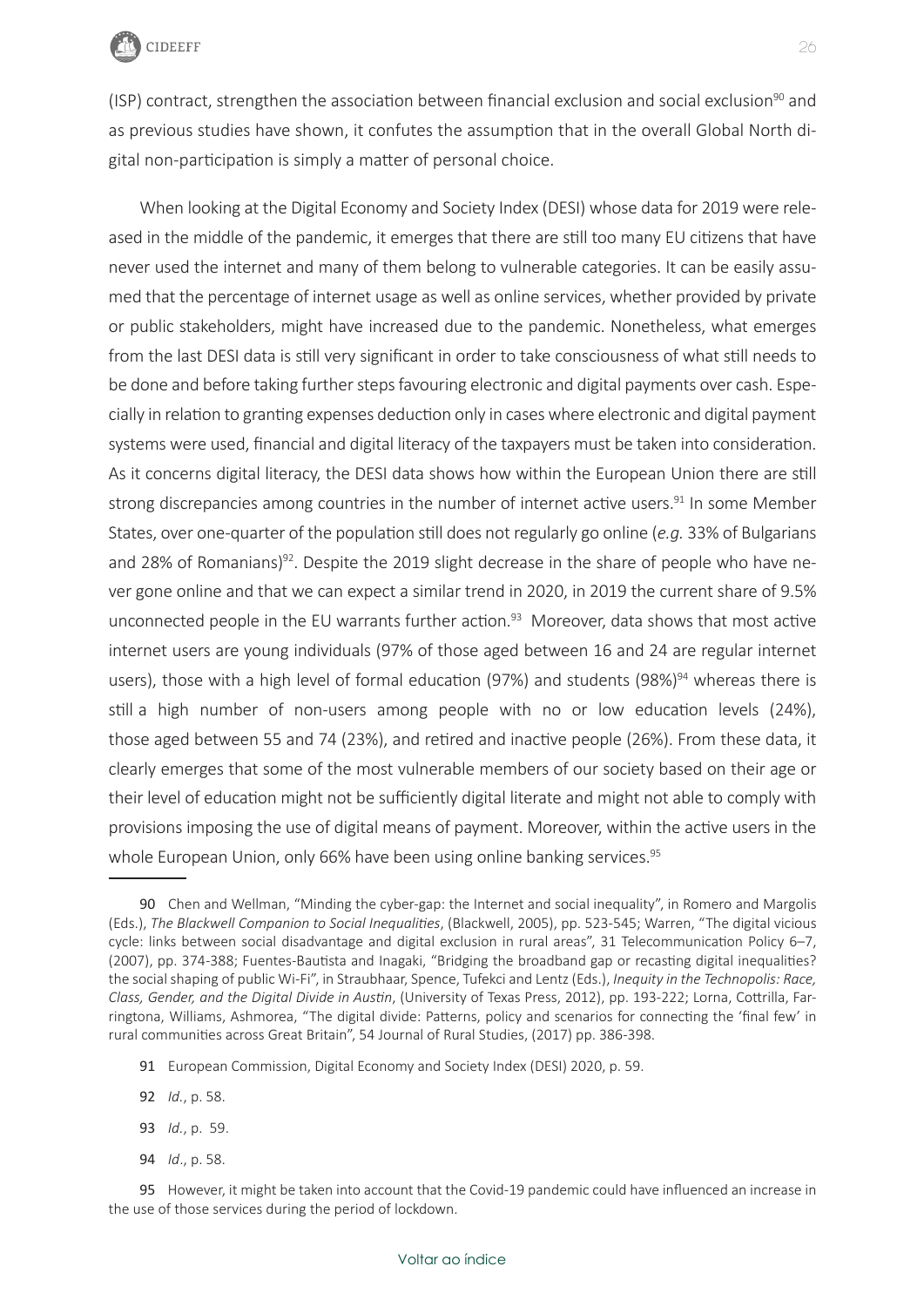These data clearly show the digital illiteracy of some taxpayers, which in the cases of tax policies forcing taxpayers to use a CBDC, could for instance determine their inability to digitally pay for their deductible expenses. Consequently, they will be paying more taxes than what would be due independently from the payment system that was used. From this perspective, both the infrastructural and illiteracy elements undermine the ability to pay principle, which finds protection at direct and indirect constitutional level in most of the EU Member States and which has been argued to be a principle of the EU itself.<sup>96</sup> For these reasons, provisions aimed at replacing cash with digital means of payment cannot be adopted if not accompanied with large investment in broadband connection infrastructures. At the same time, bigger efforts shall be made to reduce the level of digital illiteracy or by granting the digital illiterate parts of the population exceptional provisions, such as allowing expenses' deduction independently by the means of payment used to elderly people above a certain age. Alternatively, free guidance could be provided to the vulnerable groups through public intermediaries.<sup>97</sup>

<sup>96</sup> Englisch, op. cit. *Supra* note 67, pp. 439-464; Kühbacher, "Das Leistungsfähigkeitsprinzip auf nationaler und gemeinschaftsrechtlicher Ebene", in 27 Österreichisches Recht der Wirtschaft 3a, (2009), pp. 150-155. Examples of a constitution which expressly contain the ability to pay principle are: Italy (Art. 53 (1) of the Italian Constitution); Croatia (Art. 51 of the Croatian Constitution); Cyprus (Art. 24 (1) of the Cypriot Constitution); Greece (Art. 4 (5) of the Greek Constitution); Spain (Art. 31 of the Spanish Constitution. In some countries, despite the express mention, it is understood as incorporated in the Constitution: Bulgaria (Art. 60 (1) of the Bulgarian Constitution) and Hungary (Art. 30 of the Hungarian Constitution) and Portugal (Art. 107 of the Portuguese Constitution). Differently, in some other countries like Germany, Austria and Poland the ability to pay principle has been derived by other constitutional guarantees (*e.g.* equality and solidarity) and has been considered as having the status of a constitutionally enforceable right as resulting from Constitutional Courts' case law. Finally, in countries such as Romania, Finland, Sweden, Luxembourg and Denmark, even though the ability to pay principle is not a principle with constitutional rank it is still considered an important guiding principle for tax law design. (As reported by Englisch, op. cit. *supra* note 67, pp. 439-464).

<sup>97</sup> The need for alternatives for digital illiterates and for the ones who do not have access to the internet has been also already addressed in other areas by Constitutional Courts. For instance, the Belgian Constitutional Court in 2004 decided that a law prescribing that the Belgian Official Journal (Moniteur belge) could be consulted only online was in breach of the Belgian constitution because at the detriment of the persons not having access to the internet. The Court did not even considered a sufficient alternative the possibility to obtain a physical copy of an act or document contained in the Belgian Official Journal, as the people who did not own a computer could have not been able to detect the text they were looking for. (*See* Belgian Const. Court, nr. 106/2004, 16 June 2004, B.16-B.23) Similarly, the possibility of obtaining a copy by means of a free telephone hotline at cost price was also considered inadequate by the Council of State for the very same reason (*See* Adv. RvSt. no. 38451/1/2/3/4/VR 31 May 2005). A solution has been reached with the adoption of articles 4 to 8 in the Law 20 July 2005 and the Royal Decree 27 September 2005 which prescribes that the chief clerk of each court of the judicial system shall ensure that a printed version of the summary(s) of the Moniteur belge is made available to citizens on a daily basis and that the printed summaries are kept at the registry so that they can be consulted at a later date. Moreover, the registry containing the printed summaries of the Moniteur belge shall display a notice is displayed, mentioning the following information: the address and the freephone number of the Directorate of the Moniteur belge, specifying that it is a freephone number; the fact that it is possible to obtain a copy of all acts and documents published in the Belgian Official Journal at cost price by contacting the Belgian Official Journal Directorate; the fact that the Directorate of the Belgian Official Journal offers a free research service for acts and documents published in the Belgian Official Journal.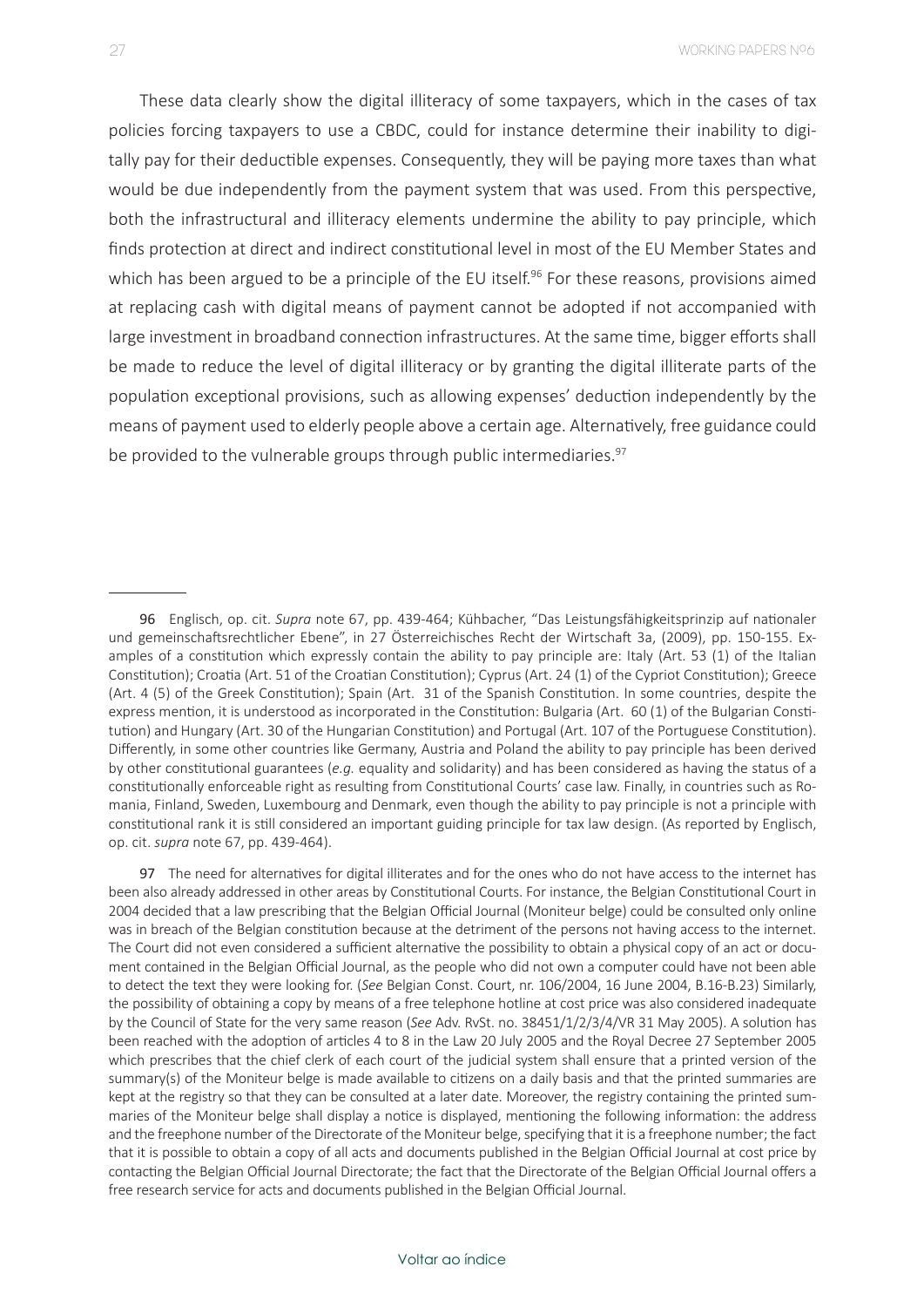### <span id="page-28-0"></span>5. Conclusions

Through technological advancement such as a CBDC, tax authorities might be enabled to strengthen their measures to fight tax evasion and fraud. Nevertheless, the efficiency of enforcement systems- reinvigorated by the data provided thanks to the complete traceability of economic transactions - cannot be put on a pedestal at the detriment of fundamental rights, such as privacy and equality. Thus, the promises of new technologies such as a CBDC and its implementation through tax policies need to be carefully and proportionally calibrated with the data protection and equality issues at stake. The debate over the design of a CBDC has not been on an empty stomach regarding possible privacy concerns. However, it lacks a broader perspective on how the data collected might be relevant for other public authorities, such as tax administrations. So far, not enough attention has been given to the fact that the data gathered through the use of a CBDC will not only be transmitted to other domestic public administrations, but those data will also be exchanged with foreign authorities. In fact, existing provisions already allow this and due to our globalised economy, cooperation in tax matters to fight tax evasion and fraud is needed more than ever.

Furthermore, this contribution also aims at highlighting the unequal treatment of taxpayers that can derive from introducing tax policies requiring cashless payments, such as the use of a CBDC. Poor connectivity infrastructures and the insufficient level of digital literacy of some of the most disadvantaged groups of our communities (*e.g.* the elderly and not educated) will not enable them to comply with provisions that might even allow tax deductions solely based on the use of a digital payment system. Thus, the amount of due taxes will not be based on the ability to pay principle anymore, but it will be influenced by taxpayers' digital skills and taxpayers' location.

The aim of this paper is not to take a stand in recognising privacy and digital literacy concerns as insurmountable obstacles. On the contrary, it hopes to create awareness to other important key aspects to be considered in the design of a CBDC. Data protection concerns and the possible use of this data by tax administrations and other public authorities, need to be already taken into account while the debate on the design of a digital euro is still ongoing. For instance, a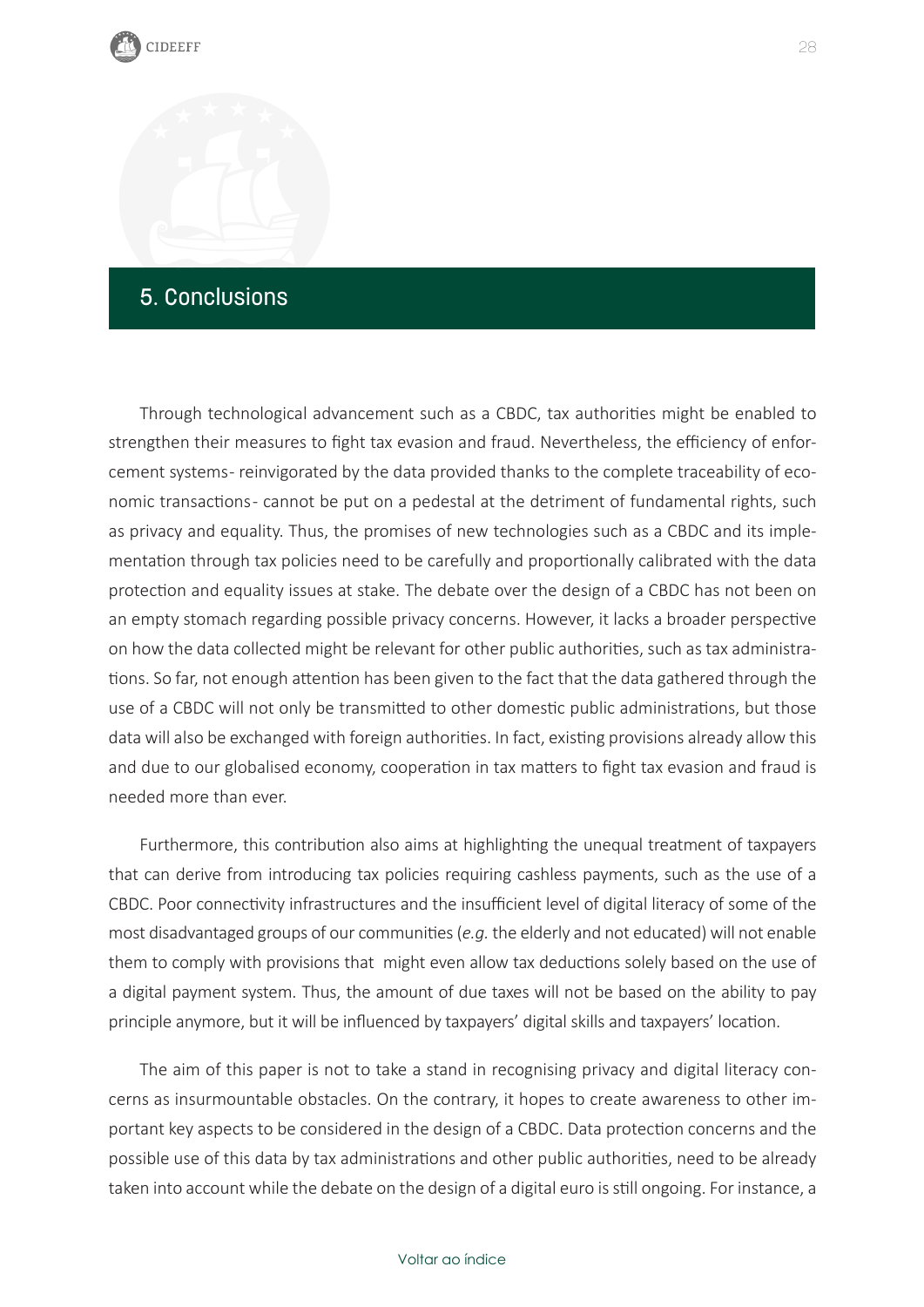privacy by design approach considering these needs when designing a CBDC might lead to fewer issues that might be harder to solve *ex post*. Finally, in terms of digital divide, it could be beneficial to adopt more proportionate policies favouring digital payments by providing for certain exceptions and different payment requirements in favour of the most vulnerable groups of our communities who do not have access to digital devices and not sufficient digital literacy skills. Indeed, this is only an interim solution which cannot substitute the fundamental need for major governmental investments in public (digital and non-digital) infrastructure and digital literacy. Nonetheless, it is essential for the time being to keep in consideration the different needs and situation within our societies in order to ensure the respect of everyone's fundamental rights.